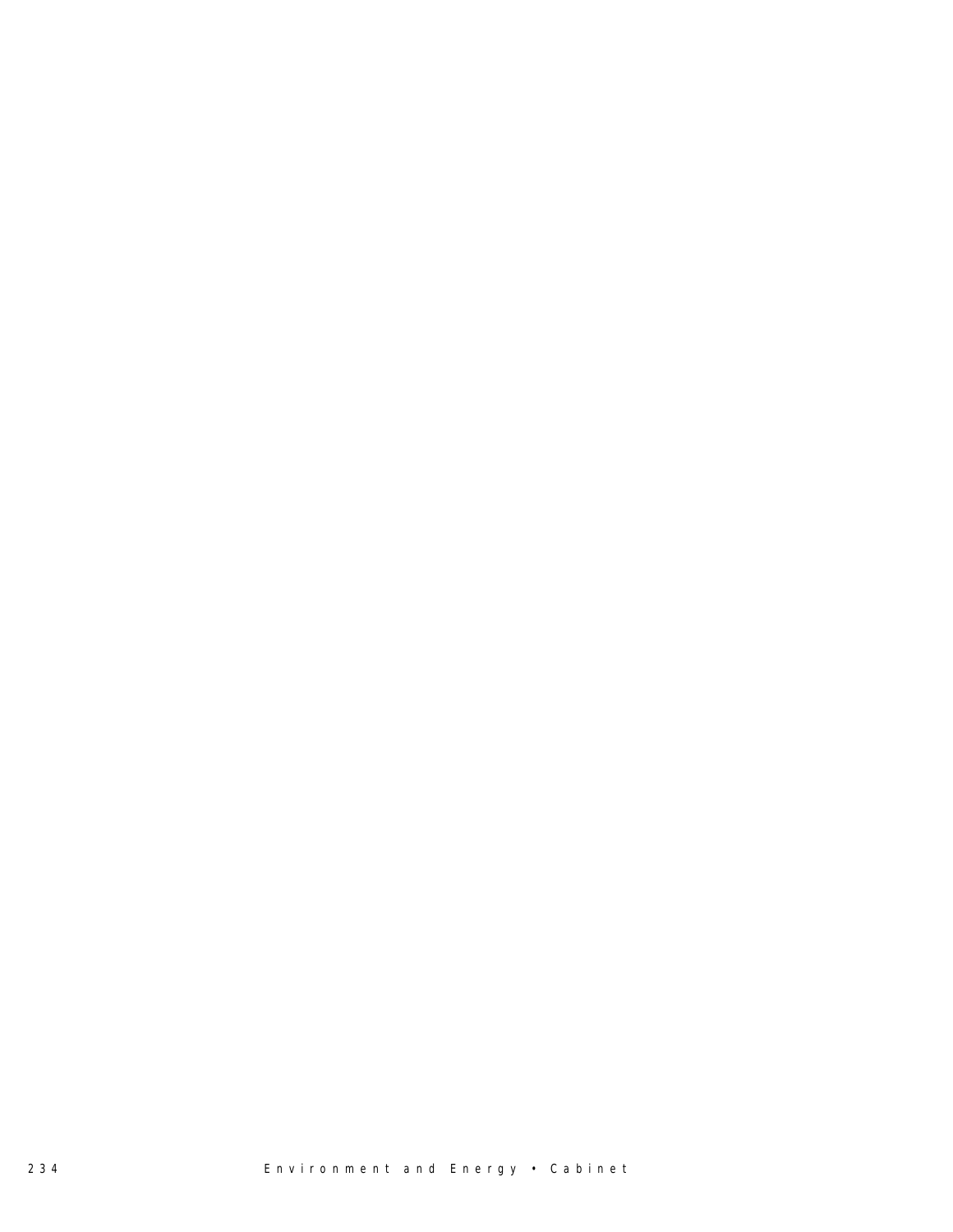## Environment and Energy

## *Brian Swett, Chief of Environment and Energy*

## *Cabinet Mission*

The mission of the Environment and Energy Cabinet is to coordinate several City departments and programs to ensure the enhancement, sustenance, and protection of Boston's urban environment; including its system of parks, open spaces, and natural and historic resources.

| <b>Operating Budget</b>            | Program Name                                                      | Total Actual '10       | Total Actual '11        | Total Approp '12        | Total Budget '13        |
|------------------------------------|-------------------------------------------------------------------|------------------------|-------------------------|-------------------------|-------------------------|
|                                    | <b>Environment Department</b><br>Inspectional Services Department | .304.263<br>15,613,460 | 1.251.527<br>15,544,855 | 1.521.048<br>15,981,454 | 2.077.449<br>16,139,850 |
|                                    | <b>Total</b>                                                      | 16,917,723             | 16,796,382              | 17,502,502              | 18,217,299              |
| Capital Budget Expenditures        |                                                                   | Actual '10             | Actual '11              | <b>Estimated '12</b>    | Projected '13           |
|                                    | <b>Environment Department</b>                                     | 233,269                | $\theta$                | 300,000                 | 450,000                 |
|                                    | Total                                                             | 233,269                | 0                       | 300,000                 | <i><b>450,000</b></i>   |
| <b>External Funds Expenditures</b> |                                                                   | Total Actual '10       | Total Actual '11        | Total Approp '12        | <b>Total Budget '13</b> |
|                                    | <b>Environment Department</b><br>Inspectional Services Department | 514.850<br>75,996      | 2,152,374<br>133,867    | 7,521,240<br>212,531    | 1,152,969<br>214,922    |
|                                    | <b>Total</b>                                                      | 590.846                | 2,286,241               | 7,733,771               | 1,367,891               |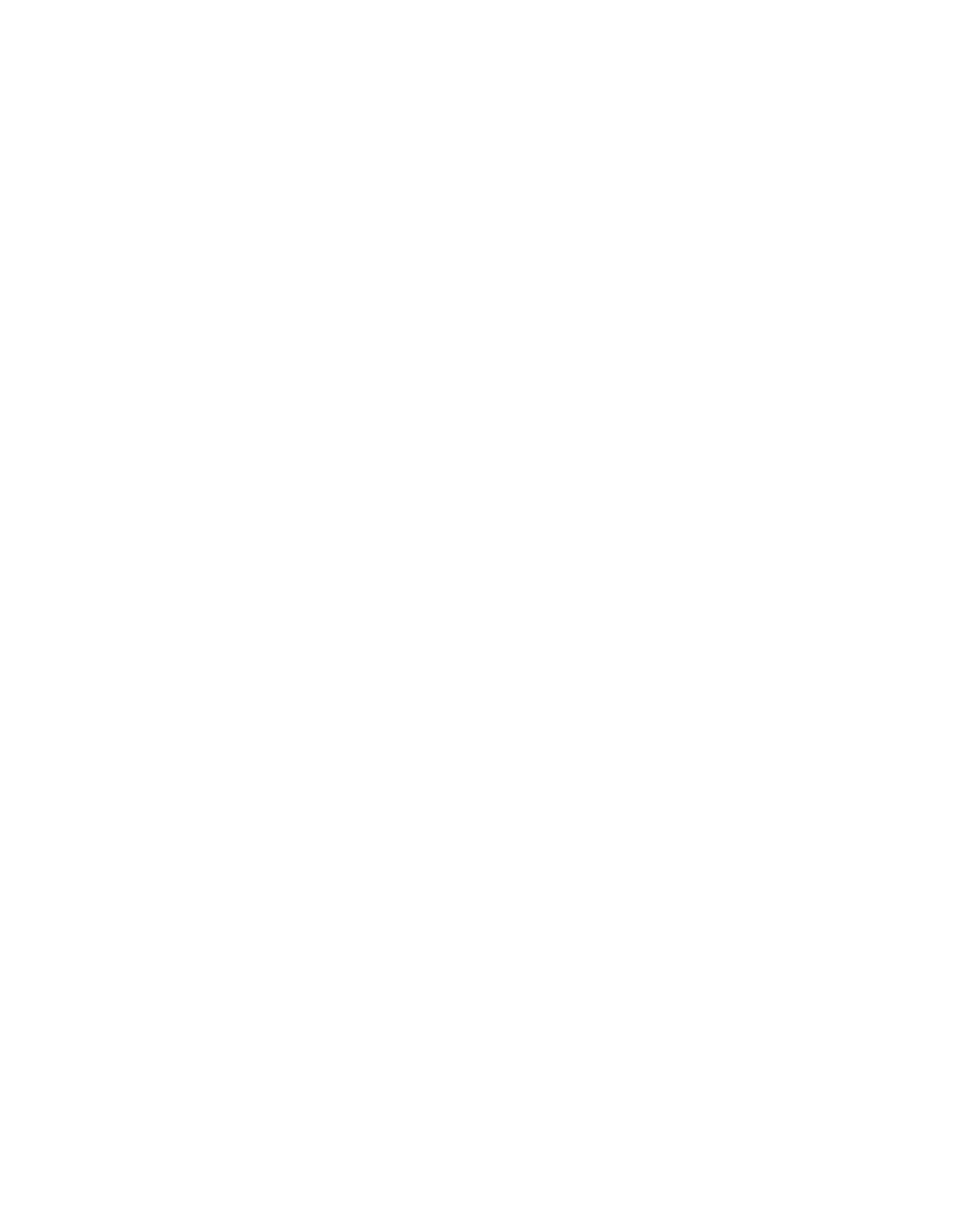## Environment Department Operating Budget

### *Vacant, Commissioner Appropriation: 303*

## *Department Mission*

The mission of the Environment Department is to enhance the quality of life in Boston by protecting air, water, climate and land resources, and by preserving and improving the integrity of Boston's architectural and historic resources.

## *FY13 Performance Strategies*

- To promote conservation of the City's architectural resources through administration of local preservation district guidelines and through federal, state and local regulation and review.
- To protect the public from air and noise pollution by enforcing Air Pollution Control Commission and other regulations.
- To protect wetlands and water quality through administration of the Massachusetts Wetlands Protection Act.
- To provide public education and outreach on the City's architectural, environmental and archeological initiatives and regulatory programs.

| <b>Operating Budget</b>      | Program Name                           | Total Actual '10     | <b>Total Actual '11</b> | <b>Total Approp '12</b> | <b>Total Budget '13</b> |
|------------------------------|----------------------------------------|----------------------|-------------------------|-------------------------|-------------------------|
|                              | Environment                            | 1,304,263            | 1,251,527               | 1,521,048               | 2,077,449               |
|                              | <b>Total</b>                           | 1,304,263            | 1,251,527               | 1,521,048               | 2,077,449               |
| <b>External Funds Budget</b> | <b>Fund Name</b>                       | Total Actual '10     | <b>Total Actual '11</b> | <b>Total Approp '12</b> | <b>Total Budget '13</b> |
|                              | ARRA - Energy Efficiency & Con         | 26,024               | 1,203,058               | 4,777,119               | 500,000                 |
|                              | ARRA - Solar Market Transform          |                      | 73,499                  | 1,269,521               |                         |
|                              | Boston Food Policy Council             | 0                    | 82,219                  | 137,817                 | 63,351                  |
|                              | <b>Boston Pollution Abatement Fund</b> | 310,872              | 359,067                 | 195,220                 | 202,223                 |
|                              | <b>Green Communities Grant</b>         |                      |                         | 994,563                 | $\Omega$                |
|                              | Greenovate Fellowships                 |                      |                         |                         | 130,805                 |
|                              | Ground Water Well System               | $\Omega$             | $\Omega$                |                         | 108,342                 |
|                              | Mass Tech Coll                         | 5,922                | $\Omega$                |                         | $\Omega$                |
|                              | Municipal Waterway                     | 105,884              | 103,150                 | 115,000                 | 81,623                  |
|                              | National Register Nomination           | 20,132               | 18,303                  | 32,000                  | 6,625                   |
|                              | Solar America Initiative               | 46,016               | 15,283                  | $\left( \right)$        |                         |
|                              | Solar Compactor Energy Efficiency      | 0                    | 297,795                 |                         |                         |
|                              | SunShot Initiative                     | 0                    | $\Omega$                | 0                       | 60,000                  |
|                              | <b>Total</b>                           | 514,850              | 2,152,374               | 7,521,240               | 1,152,969               |
| <b>Operating Budget</b>      |                                        | Actual '10           | Actual '11              | Approp '12              | <b>Budget '13</b>       |
|                              |                                        |                      |                         |                         |                         |
|                              | Personnel Services<br>Non Personnel    | 1,084,073<br>220,190 | 1,040,598<br>210,929    | 1,114,135<br>406,913    | 1,392,006<br>685,443    |
|                              | <b>Total</b>                           | 1,304,263            | 1,251,527               | 1,521,048               | 2,077,449               |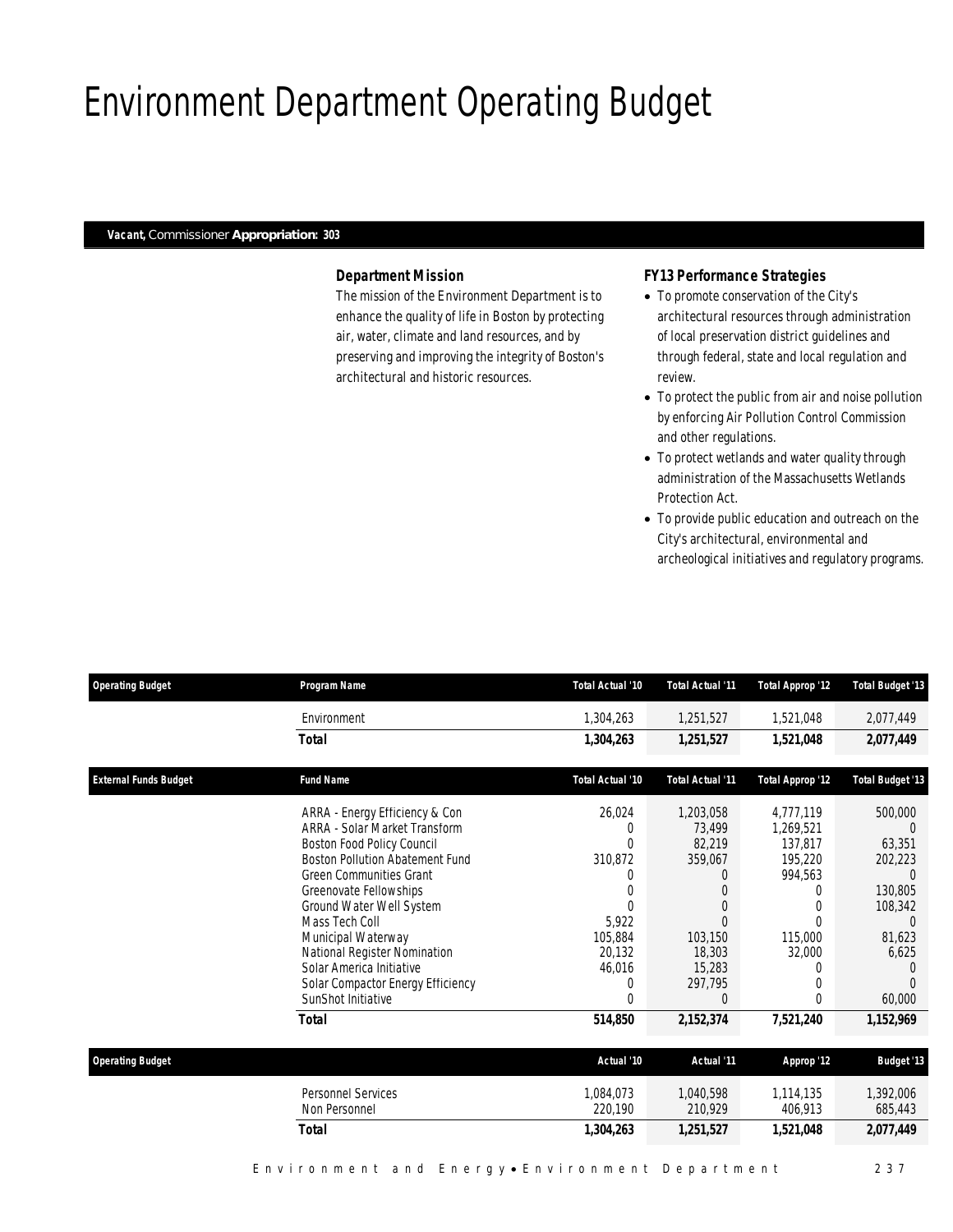## Environment Department Operating Budget



### *Authorizing Statutes*

- Archaeology, M.G.L.A. c.9, §§ 26-27c; 1982 Mass. Acts ch. 152.
- Environmental, CBC Ord. § 5-2.1; CBC Ord. § 7- 1.1; M.G.L.A. c. 131, § 40.
- Administration, 1982 Mass. Acts ch. 624, §§ 1-10.
- Preservation, 36 CFR 60; M.G.L.A. c. 40C; CBC Ord. § 7-3.1; 1955 Mass. Acts ch. 616, as amended; 1966 Mass. Acts ch. 625, as amended; 1975 Mass. Acts ch. 772.
- Generally, CBC St. 5 §§ 3-5, 9, 100, 102, 104, 113; CBC St. 2 § 752; CBC St. 11 §174; CBC St. 14 § 170; CBC Ord. § 5-2.1; M.G.L.A. c. 41, §§ 82-84.

### *Description of Services*

The Environment Department reviews permit applications and development proposals, coordinates City policy on environmental issues and sustainability, conducts surveys of built and natural resources, provides public information and referrals on environmental and historic preservation issues, and develops City programs such as the preservation guidebook for homeowners. The department also provides support for the operations of the Groundwater Trust and the Boston Waterways Board.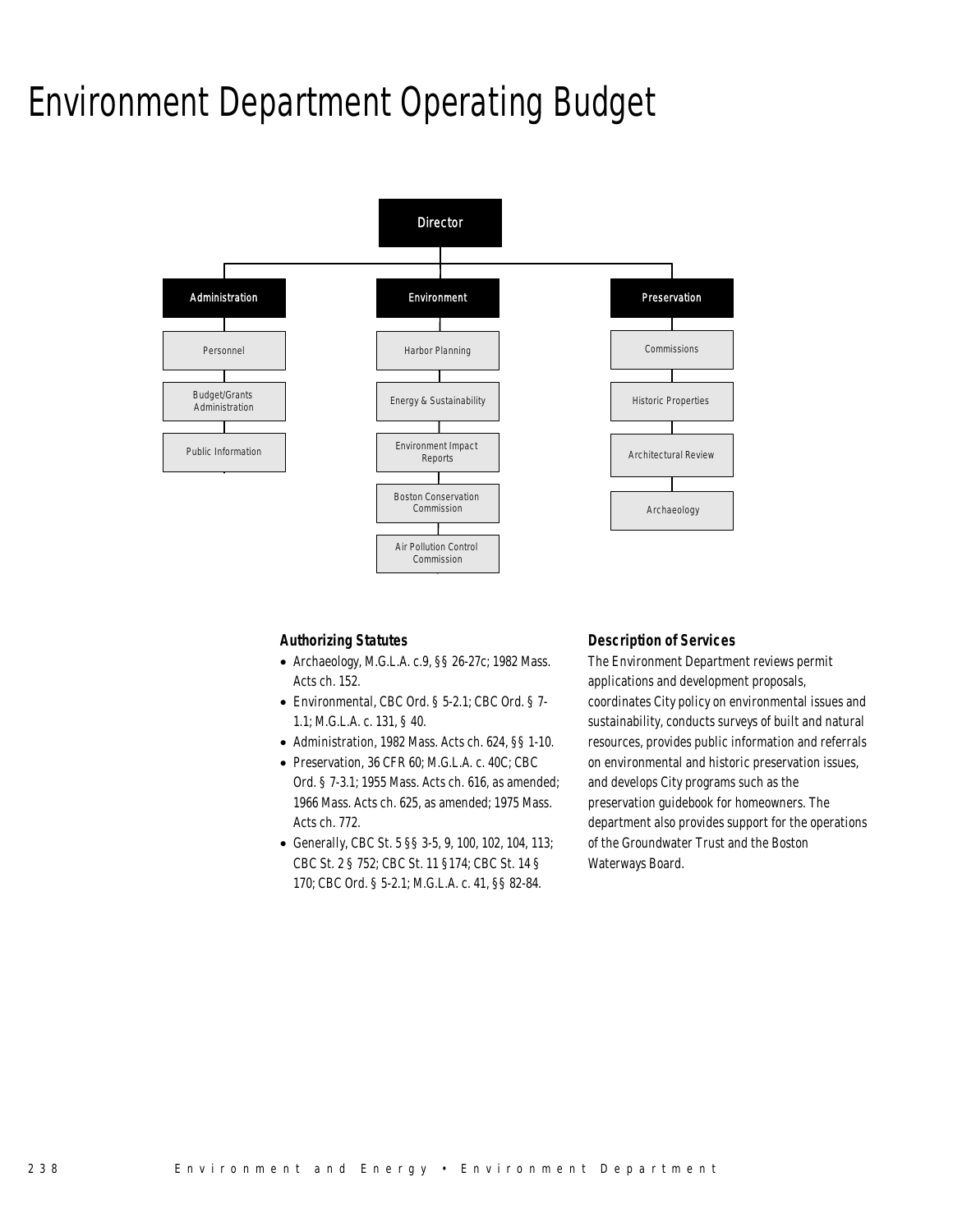## Department History

| <b>Personnel Services</b>             | FY10 Expenditure | FY11 Expenditure | FY12 Appropriation | FY13 Adopted     | Inc/Dec 12 vs 13 |
|---------------------------------------|------------------|------------------|--------------------|------------------|------------------|
| 51000 Permanent Employees             | 1,074,459        | 1,040,598        | 1,114,135          | 1,392,006        | 277,871          |
| 51100 Emergency Employees             | $\overline{0}$   | $\mathbf 0$      | $\overline{0}$     | $\overline{0}$   | $\mathbf{0}$     |
| 51200 Overtime                        | $\boldsymbol{0}$ | $\mathbf 0$      | $\mathbf 0$        | $\mathbf 0$      | $\mathbf{0}$     |
| 51600 Unemployment Compensation       | 9,614            | $\mathbf 0$      | $\theta$           | $\mathbf{0}$     | $\overline{0}$   |
| 51700 Workers' Compensation           | $\overline{0}$   | $\mathbf 0$      | $\theta$           | $\Omega$         | $\Omega$         |
| <b>Total Personnel Services</b>       | 1,084,073        | 1,040,598        | 1,114,135          | 1,392,006        | 277,871          |
| <b>Contractual Services</b>           | FY10 Expenditure | FY11 Expenditure | FY12 Appropriation | FY13 Adopted     | Inc/Dec 12 vs 13 |
| 52100 Communications                  | 12,586           | 12,555           | 14,094             | 14,094           | $\mathbf{0}$     |
| 52200 Utilities                       | 0                | 0                | $\theta$           | $\mathbf 0$      | $\mathbf 0$      |
| 52400 Snow Removal                    | 0                | $\mathbf{0}$     | $\theta$           | $\overline{0}$   | $\overline{0}$   |
| 52500 Garbage/Waste Removal           | 0                | $\mathbf 0$      | $\overline{0}$     | $\mathbf{0}$     | $\overline{0}$   |
| 52600 Repairs Buildings & Structures  | $\overline{0}$   | $\mathbf 0$      | $\theta$           | $\Omega$         | $\theta$         |
| 52700 Repairs & Service of Equipment  | 900              | 1,710            | 1,000              | 1,680            | 680              |
| 52800 Transportation of Persons       | 0                | 60               | 100                | 100              | $\mathbf{0}$     |
| 52900 Contracted Services             | 190,367          | 176,837          | 379,619            | 656,719          | 277,100          |
| <b>Total Contractual Services</b>     | 203,853          | 191,162          | 394,813            | 672,593          | 277,780          |
| <b>Supplies &amp; Materials</b>       | FY10 Expenditure | FY11 Expenditure | FY12 Appropriation | FY13 Adopted     | Inc/Dec 12 vs 13 |
| 53000 Auto Energy Supplies            | $\boldsymbol{0}$ | $\mathbf 0$      | $\mathbf 0$        | $\boldsymbol{0}$ | $\mathbf{0}$     |
| 53200 Food Supplies                   | $\boldsymbol{0}$ | $\mathbf 0$      | $\theta$           | $\mathbf 0$      | $\mathbf 0$      |
| 53400 Custodial Supplies              | 0                | $\mathbf 0$      | $\theta$           | $\mathbf{0}$     | $\overline{0}$   |
| 53500 Med, Dental, & Hosp Supply      | $\overline{0}$   | $\mathbf{0}$     | $\mathbf 0$        | $\overline{0}$   | $\overline{0}$   |
| 53600 Office Supplies and Materials   | 9,072            | 8,165            | 9,400              | 10,150           | 750              |
| 53700 Clothing Allowance              | 0                | $\mathbf 0$      | $\theta$           | 0                | $\mathbf{0}$     |
| 53800 Educational Supplies & Mat      | 0                | $\mathbf{0}$     | $\overline{0}$     | $\overline{0}$   | $\mathbf{0}$     |
| 53900 Misc Supplies & Materials       | 247              | 2,589            | 1,500              | 1,500            | $\mathbf{0}$     |
| <b>Total Supplies &amp; Materials</b> | 9,319            | 10,754           | 10,900             | 11,650           | 750              |
| <b>Current Chgs &amp; Oblig</b>       | FY10 Expenditure | FY11 Expenditure | FY12 Appropriation | FY13 Adopted     | Inc/Dec 12 vs 13 |
| 54300 Workers' Comp Medical           | $\boldsymbol{0}$ | $\mathbf 0$      | $\boldsymbol{0}$   | $\boldsymbol{0}$ | $\mathbf{0}$     |
| 54400 Legal Liabilities               | $\boldsymbol{0}$ | $\mathbf 0$      | $\mathbf 0$        | $\mathbf 0$      | $\mathbf 0$      |
| 54500 Aid To Veterans                 | 0                | $\mathbf{0}$     | $\theta$           | $\mathbf{0}$     | $\overline{0}$   |
| 54600 Current Charges H&I             | $\mathbf 0$      | $\mathbf 0$      | $\overline{0}$     | $\overline{0}$   | $\overline{0}$   |
| 54700 Indemnification                 | $\overline{0}$   | $\mathbf{0}$     | $\overline{0}$     | $\mathbf{0}$     | $\mathbf 0$      |
| 54900 Other Current Charges           | 832              | 752              | 1,200              | 1,200            | $\mathbf{0}$     |
| Total Current Chgs & Oblig            | 832              | 752              | 1,200              | 1,200            | $\overline{0}$   |
| Equipment                             | FY10 Expenditure | FY11 Expenditure | FY12 Appropriation | FY13 Adopted     | Inc/Dec 12 vs 13 |
| 55000 Automotive Equipment            | $\boldsymbol{0}$ | $\mathbf 0$      | $\boldsymbol{0}$   | $\boldsymbol{0}$ | $\mathbf 0$      |
| 55400 Lease/Purchase                  | 1,870            | 0                | $\overline{0}$     | $\overline{0}$   | $\overline{0}$   |
| 55600 Office Furniture & Equipment    | 0                | $\boldsymbol{0}$ | $\boldsymbol{0}$   | $\boldsymbol{0}$ | $\mathbf 0$      |
| 55900 Misc Equipment                  | 4,316            | 8,261            | $\theta$           | $\mathbf 0$      | $\mathbf 0$      |
| <b>Total Equipment</b>                | 6,186            | 8,261            | 0                  | 0                | 0                |
| <b>Other</b>                          | FY10 Expenditure | FY11 Expenditure | FY12 Appropriation | FY13 Adopted     | Inc/Dec 12 vs 13 |
| 56200 Special Appropriation           | $\boldsymbol{0}$ | 0                | $\theta$           | 0                | 0                |
| 57200 Structures & Improvements       | 0                | 0                | $\mathbf 0$        | 0                | 0                |
| 58000 Land & Non-Structure            | $\mathbf 0$      | $\mathbf 0$      | $\overline{0}$     | $\mathbf{0}$     | 0                |
| <b>Total Other</b>                    | 0                | 0                | $\bf{0}$           | 0                | 0                |
| <b>Grand Total</b>                    | 1,304,263        | 1,251,527        | 1,521,048          | 2,077,449        | 556,401          |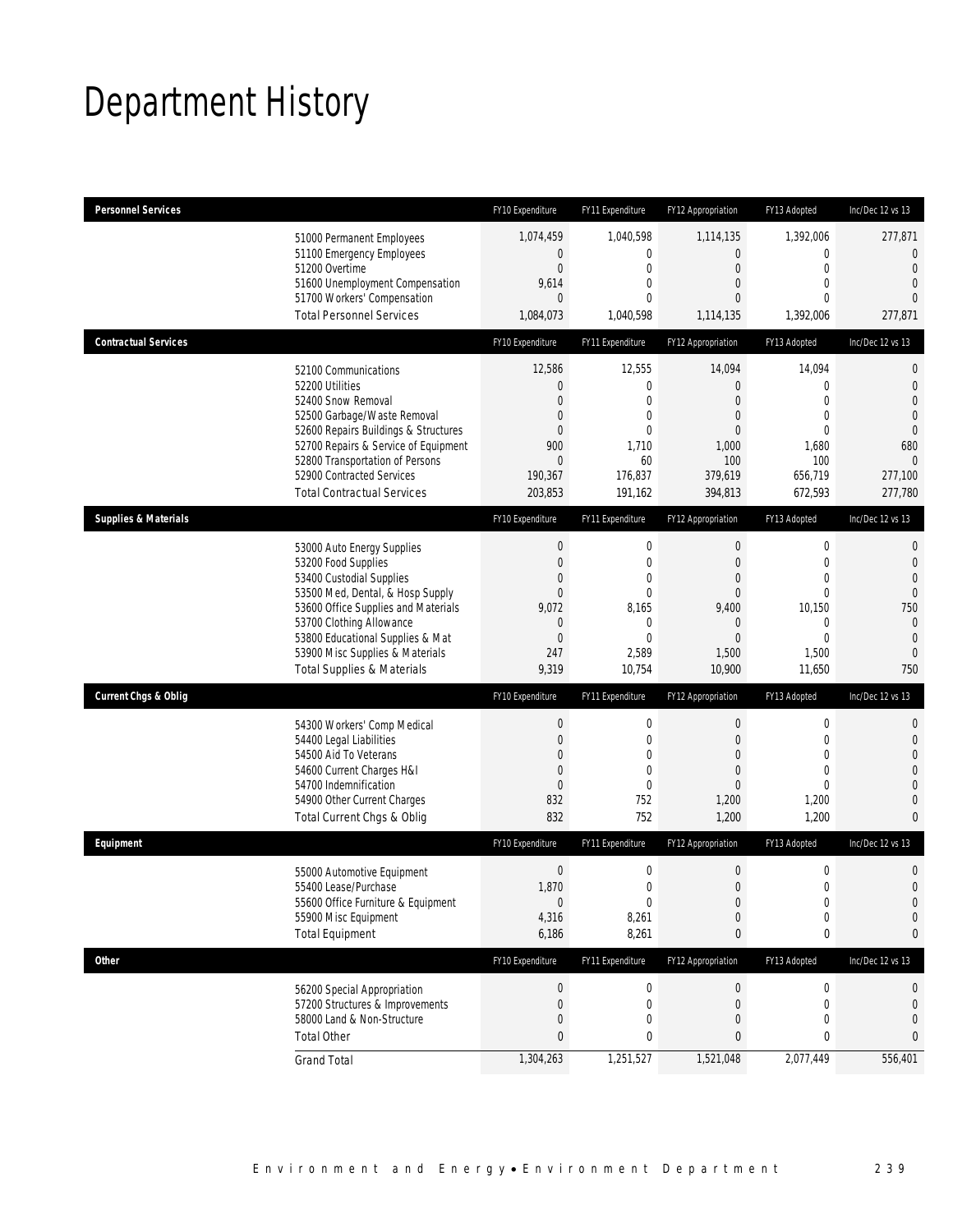## Department Personnel

| Title                            | Union<br>Code   | Grade           | Position | FY13 Salary | Title                          | Union<br>Code   | Grade     | Position | FY13 Salary |
|----------------------------------|-----------------|-----------------|----------|-------------|--------------------------------|-----------------|-----------|----------|-------------|
|                                  |                 |                 |          |             |                                |                 |           |          |             |
| Admin Assistant                  | MY <sub>0</sub> | 05              | 1.00     | 41,183      | <b>Environmental Assistant</b> | MY <sub>0</sub> | 06        | 3.00     | 150,062     |
| Admin Assistant                  | MY <sub>0</sub> | 06              | 1.00     | 57,849      | Exec Assistant (Envn Dept)     | MY <sub>0</sub> | 09        | 1.00     | 61,123      |
| Archaeologist                    | MY <sub>0</sub> | 06              | 1.00     | 41,551      | Exec Assistant                 | MY <sub>0</sub> | 06        | 1.00     | 57,849      |
| Architect                        | MY <sub>0</sub> | 09              | 1.00     | 69,686      | Grants Admin/Finance Spec      | MY <sub>0</sub> | 05        | 1.00     | 43,994      |
| <b>Assistant Survey Director</b> | MY <sub>0</sub> | 06              | 1.00     | 50,065      | <b>Preservation Planner</b>    | MY0             | 06        | 3.00     | 152,541     |
| Chief of Environment & Energy    | CDH             | <b>NG</b>       | 1.00     | 123,057     | Receptionist/Secretary         | <b>MYG</b>      | 14        | 1.00     | 36,632      |
| Commissioner                     | CDH             | <b>NG</b>       | 1.00     | 89,217      | Spec Assistant                 | <b>MYN</b>      | <b>NG</b> | 3.00     | 203,056     |
| Deputy Administrator             | MY <sub>0</sub> | 10 <sup>°</sup> | 1.00     | 80,591      | Sr Planner                     | MY0             | 09        | 1.00     | 74,988      |
|                                  |                 |                 |          |             | Staff Assistant I              | MY <sub>0</sub> | 04        | 1.00     | 41,552      |
|                                  |                 |                 |          |             | <b>Total</b>                   |                 |           | 23       | 1,374,998   |
|                                  |                 |                 |          |             | <b>Adjustments</b>             |                 |           |          |             |
|                                  |                 |                 |          |             | <b>Differential Payments</b>   |                 |           |          | 0           |
|                                  |                 |                 |          |             | Other                          |                 |           |          | 17,008      |

chargebacks and the contract of the contract of the contract of the contract of the contract of the contract of the contract of the contract of the contract of the contract of the contract of the contract of the contract o Salary Savings and the contract of the state of the state of the state of the state of the state of the state o

*FY13 Total Request 1,392,006*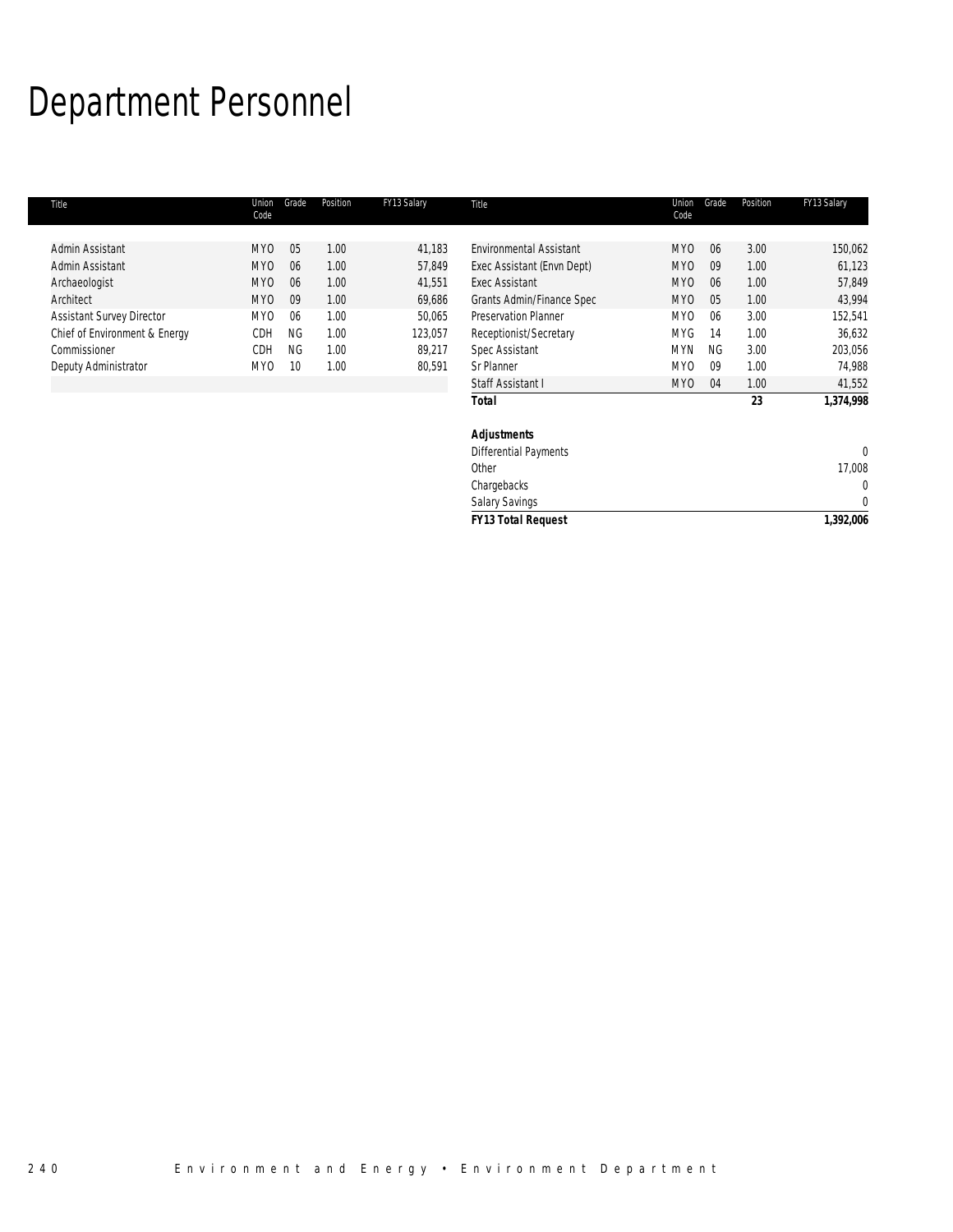## External Funds History

| <b>Personnel Services</b>       |                                                                                                                                                                                                                                                                                                            | FY10 Expenditure                                                                                                                | FY11 Expenditure                                                                                                                         | FY12 Appropriation                                                                                                                         | FY13 Adopted                                                                                                                       | Inc/Dec 12 vs 13                                                                                                                                   |
|---------------------------------|------------------------------------------------------------------------------------------------------------------------------------------------------------------------------------------------------------------------------------------------------------------------------------------------------------|---------------------------------------------------------------------------------------------------------------------------------|------------------------------------------------------------------------------------------------------------------------------------------|--------------------------------------------------------------------------------------------------------------------------------------------|------------------------------------------------------------------------------------------------------------------------------------|----------------------------------------------------------------------------------------------------------------------------------------------------|
|                                 | 51000 Permanent Employees<br>51100 Emergency Employees<br>51200 Overtime<br>51300 Part Time Employees<br>51400 Health Insurance<br>51500 Pension & Annunity<br>51600 Unemployment Compensation<br>51700 Workers' Compensation<br>51800 Indirect Costs<br>51900 Medicare<br><b>Total Personnel Services</b> | 134,216<br>$\mathbf 0$<br>5,336<br>0<br>$\mathbf{0}$<br>12,010<br>$\mathbf{0}$<br>$\mathbf 0$<br>$\mathbf{0}$<br>297<br>151,859 | 249,650<br>$\overline{0}$<br>$\mathbf 0$<br>$\overline{0}$<br>23,637<br>19,715<br>0<br>$\mathbf 0$<br>$\overline{0}$<br>1,533<br>294,535 | 450,173<br>$\overline{0}$<br>$\mathbf{0}$<br>$\mathbf{0}$<br>46,027<br>36,914<br>$\mathbf 0$<br>$\mathbf{0}$<br>86,529<br>5,947<br>625,590 | 271,394<br>$\mathbf 0$<br>$\boldsymbol{0}$<br>$\mathbf 0$<br>58,584<br>37,950<br>0<br>$\mathbf 0$<br>15,783<br>6,114<br>389,825    | $-178,779$<br>$\mathbf{0}$<br>$\mathbf{0}$<br>$\overline{0}$<br>12,556<br>1,036<br>$\mathbf 0$<br>$\overline{0}$<br>$-70,747$<br>167<br>$-235,765$ |
| <b>Contractual Services</b>     |                                                                                                                                                                                                                                                                                                            | FY10 Expenditure                                                                                                                | FY11 Expenditure                                                                                                                         | FY12 Appropriation                                                                                                                         | FY13 Adopted                                                                                                                       | Inc/Dec 12 vs 13                                                                                                                                   |
|                                 | 52100 Communications<br>52200 Utilities<br>52400 Snow Removal<br>52500 Garbage/Waste Removal<br>52600 Repairs Buildings & Structures<br>52700 Repairs & Service of Equipment<br>52800 Transportation of Persons<br>52900 Contracted Services<br><b>Total Contractual Services</b>                          | $\boldsymbol{0}$<br>$\boldsymbol{0}$<br>$\Omega$<br>0<br>$\Omega$<br>$\mathbf{0}$<br>1,091<br>361,496<br>362,587                | $\boldsymbol{0}$<br>$\mathbf 0$<br>$\Omega$<br>$\overline{0}$<br>0<br>$\mathbf{0}$<br>858<br>1,165,490<br>1,166,348                      | $\boldsymbol{0}$<br>$\overline{0}$<br>$\theta$<br>$\theta$<br>$\theta$<br>$\overline{0}$<br>24,500<br>6,379,350<br>6,403,850               | $\boldsymbol{0}$<br>$\mathbf 0$<br>$\mathbf{0}$<br>$\mathbf{0}$<br>$\mathbf{0}$<br>$\theta$<br>23,542<br>700,390<br>723,932        | $\mathbf 0$<br>$\mathbf 0$<br>$\overline{0}$<br>$\mathbf{0}$<br>$\mathbf 0$<br>$\overline{0}$<br>$-958$<br>$-5,678,960$<br>$-5,679,918$            |
| <b>Supplies &amp; Materials</b> |                                                                                                                                                                                                                                                                                                            | FY10 Expenditure                                                                                                                | FY11 Expenditure                                                                                                                         | FY12 Appropriation                                                                                                                         | FY13 Adopted                                                                                                                       | Inc/Dec 12 vs 13                                                                                                                                   |
|                                 | 53000 Auto Energy Supplies<br>53200 Food Supplies<br>53400 Custodial Supplies<br>53500 Med, Dental, & Hosp Supply<br>53600 Office Supplies and Materials<br>53700 Clothing Allowance<br>53800 Educational Supplies & Mat<br>53900 Misc Supplies & Materials<br><b>Total Supplies &amp; Materials</b>       | $\boldsymbol{0}$<br>404<br>$\mathbf{0}$<br>$\mathbf{0}$<br>$\Omega$<br>$\mathbf{0}$<br>$\mathbf 0$<br>$\mathbf 0$<br>404        | $\boldsymbol{0}$<br>$\mathbf 0$<br>0<br>$\mathbf 0$<br>0<br>$\overline{0}$<br>$\overline{0}$<br>0<br>0                                   | $\boldsymbol{0}$<br>$\theta$<br>$\theta$<br>$\overline{0}$<br>$\theta$<br>$\overline{0}$<br>$\overline{0}$<br>10,000<br>10,000             | $\boldsymbol{0}$<br>$\mathbf 0$<br>$\mathbf{0}$<br>$\mathbf{0}$<br>$\mathbf{0}$<br>$\mathbf{0}$<br>$\mathbf 0$<br>13,333<br>13,333 | $\mathbf{0}$<br>$\mathbf 0$<br>$\overline{0}$<br>$\overline{0}$<br>$\mathbf 0$<br>$\overline{0}$<br>$\overline{0}$<br>3,333<br>3,333               |
| <b>Current Chgs &amp; Oblig</b> |                                                                                                                                                                                                                                                                                                            | FY10 Expenditure                                                                                                                | FY11 Expenditure                                                                                                                         | FY12 Appropriation                                                                                                                         | FY13 Adopted                                                                                                                       | Inc/Dec 12 vs 13                                                                                                                                   |
|                                 | 54300 Workers' Comp Medical<br>54400 Legal Liabilities<br>54600 Current Charges H&I<br>54700 Indemnification<br>54900 Other Current Charges<br>Total Current Chgs & Oblig                                                                                                                                  | $\boldsymbol{0}$<br>0<br>$\mathbf{0}$<br>$\mathbf 0$<br>$\mathbf 0$<br>$\mathbf 0$                                              | $\boldsymbol{0}$<br>$\mathbf 0$<br>0<br>$\mathbf 0$<br>0<br>0                                                                            | $\boldsymbol{0}$<br>$\mathbf 0$<br>$\theta$<br>$\mathbf{0}$<br>10,000<br>10,000                                                            | $\boldsymbol{0}$<br>$\mathbf 0$<br>$\mathbf{0}$<br>$\mathbf 0$<br>13,182<br>13,182                                                 | $\mathbf{0}$<br>$\mathbf 0$<br>$\overline{0}$<br>$\overline{0}$<br>3,182<br>3,182                                                                  |
| Equipment                       |                                                                                                                                                                                                                                                                                                            | FY10 Expenditure                                                                                                                | FY11 Expenditure                                                                                                                         | FY12 Appropriation                                                                                                                         | FY13 Adopted                                                                                                                       | Inc/Dec 12 vs 13                                                                                                                                   |
|                                 | 55000 Automotive Equipment<br>55400 Lease/Purchase<br>55600 Office Furniture & Equipment<br>55900 Misc Equipment<br><b>Total Equipment</b>                                                                                                                                                                 | 0<br>$\mathbf 0$<br>0<br>0<br>0                                                                                                 | $\boldsymbol{0}$<br>$\mathbf 0$<br>0<br>299,491<br>299,491                                                                               | $\boldsymbol{0}$<br>$\mathbf 0$<br>$\theta$<br>21,800<br>21,800                                                                            | $\boldsymbol{0}$<br>$\boldsymbol{0}$<br>0<br>12,699<br>12,699                                                                      | 0<br>$\mathbf{0}$<br>$\mathbf 0$<br>$-9,101$<br>$-9,101$                                                                                           |
| Other                           |                                                                                                                                                                                                                                                                                                            | FY10 Expenditure                                                                                                                | FY11 Expenditure                                                                                                                         | FY12 Appropriation                                                                                                                         | FY13 Adopted                                                                                                                       | Inc/Dec 12 vs 13                                                                                                                                   |
|                                 | 56200 Special Appropriation<br>57200 Structures & Improvements<br>58000 Land & Non-Structure<br><b>Total Other</b>                                                                                                                                                                                         | $\boldsymbol{0}$<br>$\mathbf 0$<br>0<br>$\mathbf 0$                                                                             | $\boldsymbol{0}$<br>392,000<br>0<br>392,000                                                                                              | $\boldsymbol{0}$<br>450,000<br>$\boldsymbol{0}$<br>450,000                                                                                 | $\boldsymbol{0}$<br>$\boldsymbol{0}$<br>0<br>$\pmb{0}$                                                                             | 0<br>$-450,000$<br>0<br>$-450,000$                                                                                                                 |
|                                 | <b>Grand Total</b>                                                                                                                                                                                                                                                                                         | 514,850                                                                                                                         | 2,152,374                                                                                                                                | 7,521,240                                                                                                                                  | 1,152,969                                                                                                                          | $-6,368,271$                                                                                                                                       |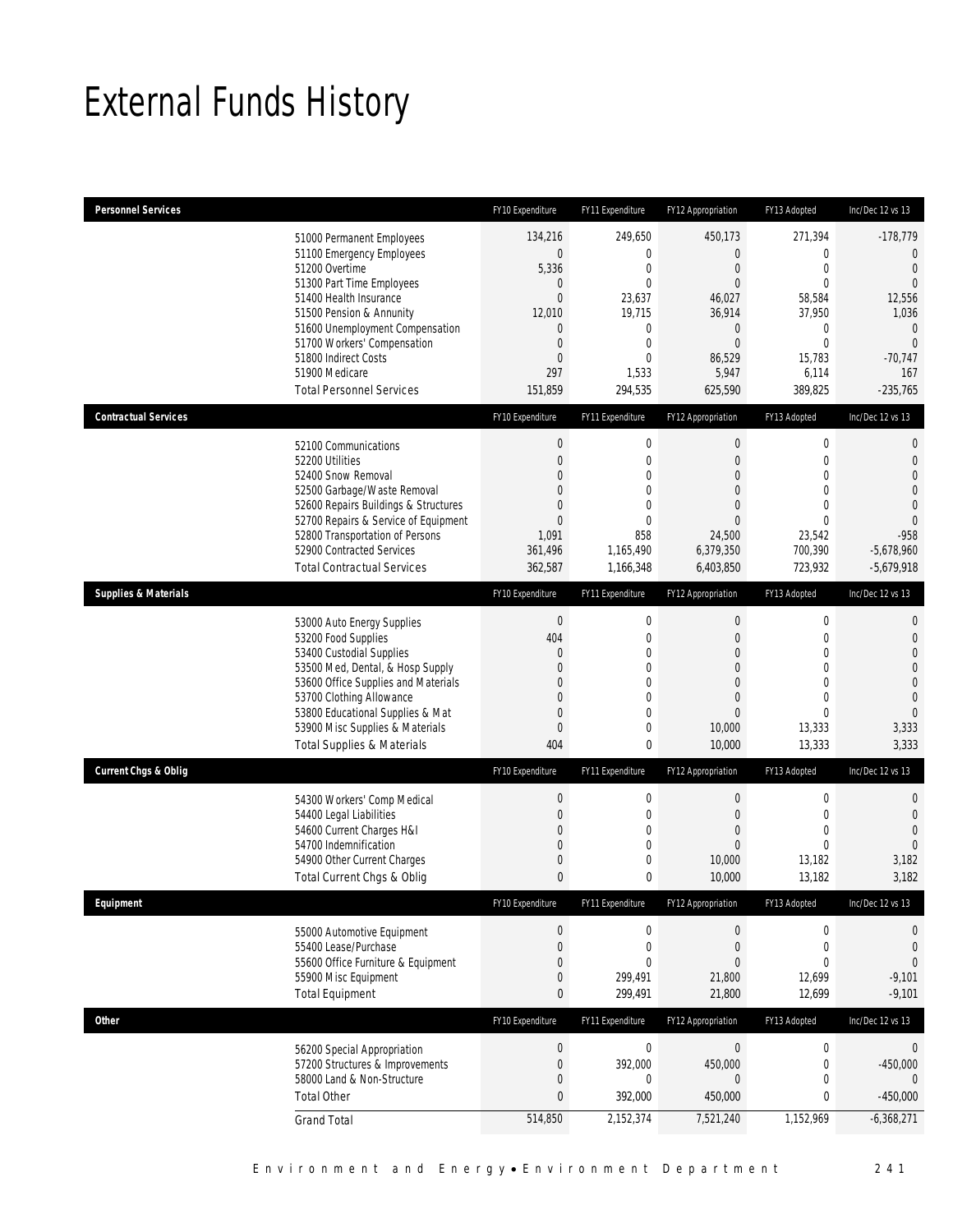## External Funds Personnel

| Title                          | Union<br>Code   | Grade | Position | FY13 Salary | Title                     | Union<br>Code | Grade     | Position | FY13 Salary    |
|--------------------------------|-----------------|-------|----------|-------------|---------------------------|---------------|-----------|----------|----------------|
|                                |                 |       |          |             |                           |               |           |          |                |
| <b>Environmental Assistant</b> | MY <sub>0</sub> | 06    | 1.00     | 43,283      | Grants Admin/Finance Spec | <b>MYO</b>    | 05        | 1.00     | 13,245         |
| <b>Exec Direct</b>             | MY0             | 09    | 1.00     | 74,988      | Special Assistant         | <b>MYN</b>    | <b>NG</b> | 2.00     | 37,603         |
|                                |                 |       |          |             | <b>Total</b>              |               |           | 5        | 169,119        |
|                                |                 |       |          |             | <b>Adjustments</b>        |               |           |          |                |
|                                |                 |       |          |             | Differential Payments     |               |           |          | $\overline{0}$ |
|                                |                 |       |          |             | Other                     |               |           |          | 102,275        |
|                                |                 |       |          |             | Chargebacks               |               |           |          | $\mathbf{0}$   |
|                                |                 |       |          |             | <b>Salary Savings</b>     |               |           |          | $\mathbf{0}$   |
|                                |                 |       |          |             | <b>FY13 Total Request</b> |               |           |          | 271,394        |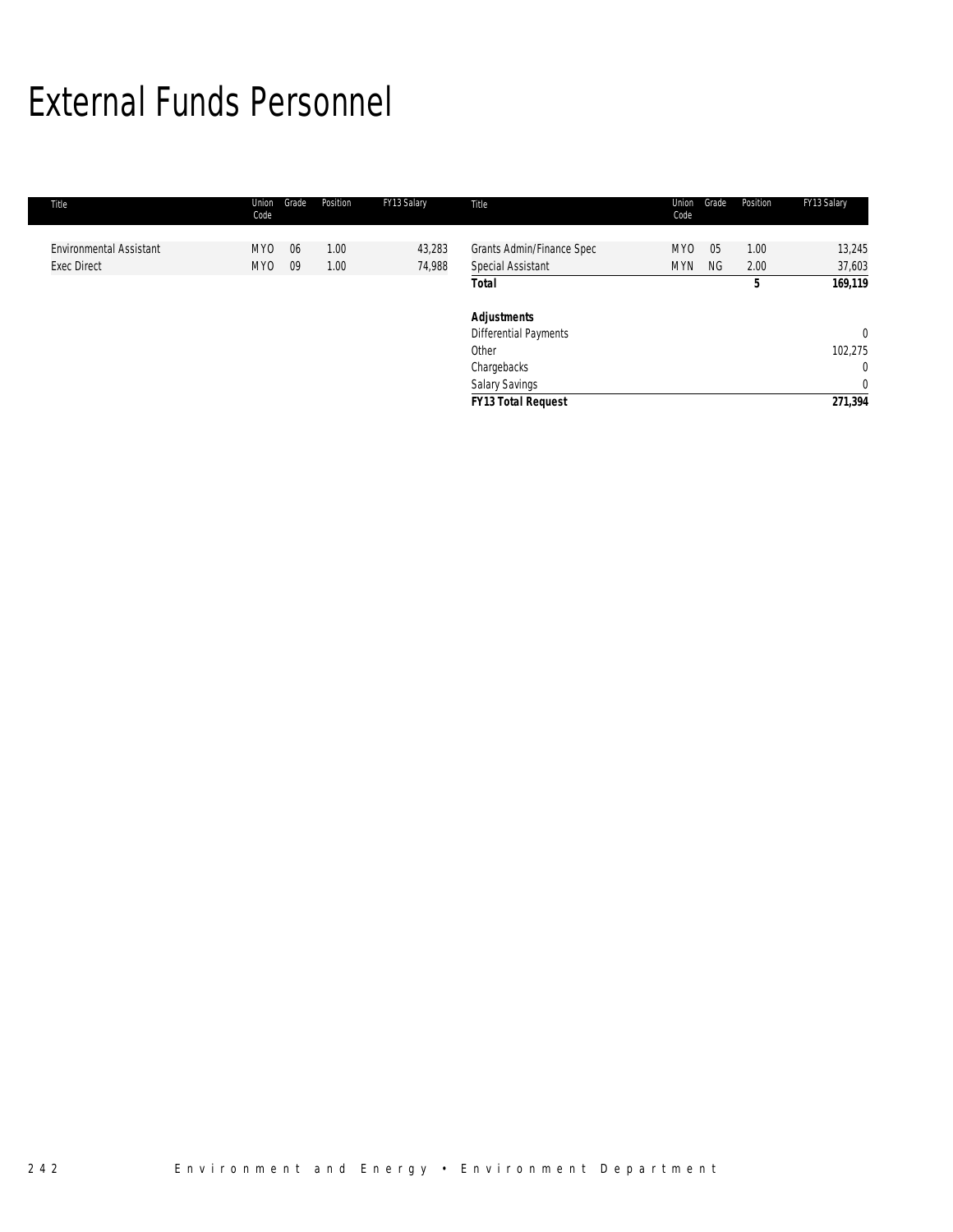## Program 1. Environment

### *Vacant, Manager Organization: 303100*

### *Program Description*

The Environment Program works to enhance the quality of Boston's air, water, and land, and the integrity of its architecture and historic resources. The program researches and writes study reports, prepares National Register nominations, and performs design review of properties subject to landmark, local, district, and National Register review. The Program is focused on implementing the Mayor's commitment to sustainable development, climate protection, and the environment by reviewing environmental impact assessments, issuing permits and providing information and referral services on environmental issues. Through participation in various local, state, and federal review processes, the program seeks to increase the accessibility and quality of Boston's water and riverfronts. The program provides yearround information and referral on hazardous materials, non-toxic options, and materials disposal and recycling.

## *Program Strategies*

- To promote conservation of the City's architectural resources through administration of local preservation district guidelines and through federal, state and local regulation and review.
- To protect the public from air and noise pollution by enforcing Air Pollution Control Commission and other regulations.
- To protect wetlands and water quality through administration of the Massachusetts Wetlands Protection Act.
- To provide public education and outreach on the City's architectural, environmental and archeological initiatives and regulatory programs.

| <b>Performance Measures</b>                | Actual '10                                                                                                                                                                                               | Actual '11              | Projected '12           | Target '13              |
|--------------------------------------------|----------------------------------------------------------------------------------------------------------------------------------------------------------------------------------------------------------|-------------------------|-------------------------|-------------------------|
| public hearings                            | 1.181<br># of attendees at Preservation Commission                                                                                                                                                       | 1,304                   | 1.103                   | 1,300                   |
| comments                                   | 946<br># of project reviews for historic properties<br>23<br># of wetlands and water quality public hearings<br>33<br>Air quality complaints responded to<br>Environmental Impact Statement/Review<br>52 | 1,324<br>22<br>27<br>79 | 1,372<br>20<br>60<br>74 | 1,500<br>22<br>40<br>80 |
| conversion retrofits                       | Food trucks operating in Boston<br>175<br>Noise level complaints responded to<br>Residential energy assessments and energy                                                                               | 184                     | 35<br>175<br>10,500     | 50<br>170<br>6,550      |
| <b>Operating Budget</b>                    | Actual '10                                                                                                                                                                                               | Actual '11              | Approp '12              | <b>Budget '13</b>       |
| <b>Personnel Services</b><br>Non Personnel | 1.084.073<br>220.190                                                                                                                                                                                     | 1,040,598<br>210.929    | 1,114,135<br>406,913    | 1,392,006<br>685,443    |
| <b>Total</b>                               | 1,304,263                                                                                                                                                                                                | 1,251,527               | 1,521,048               | 2,077,449               |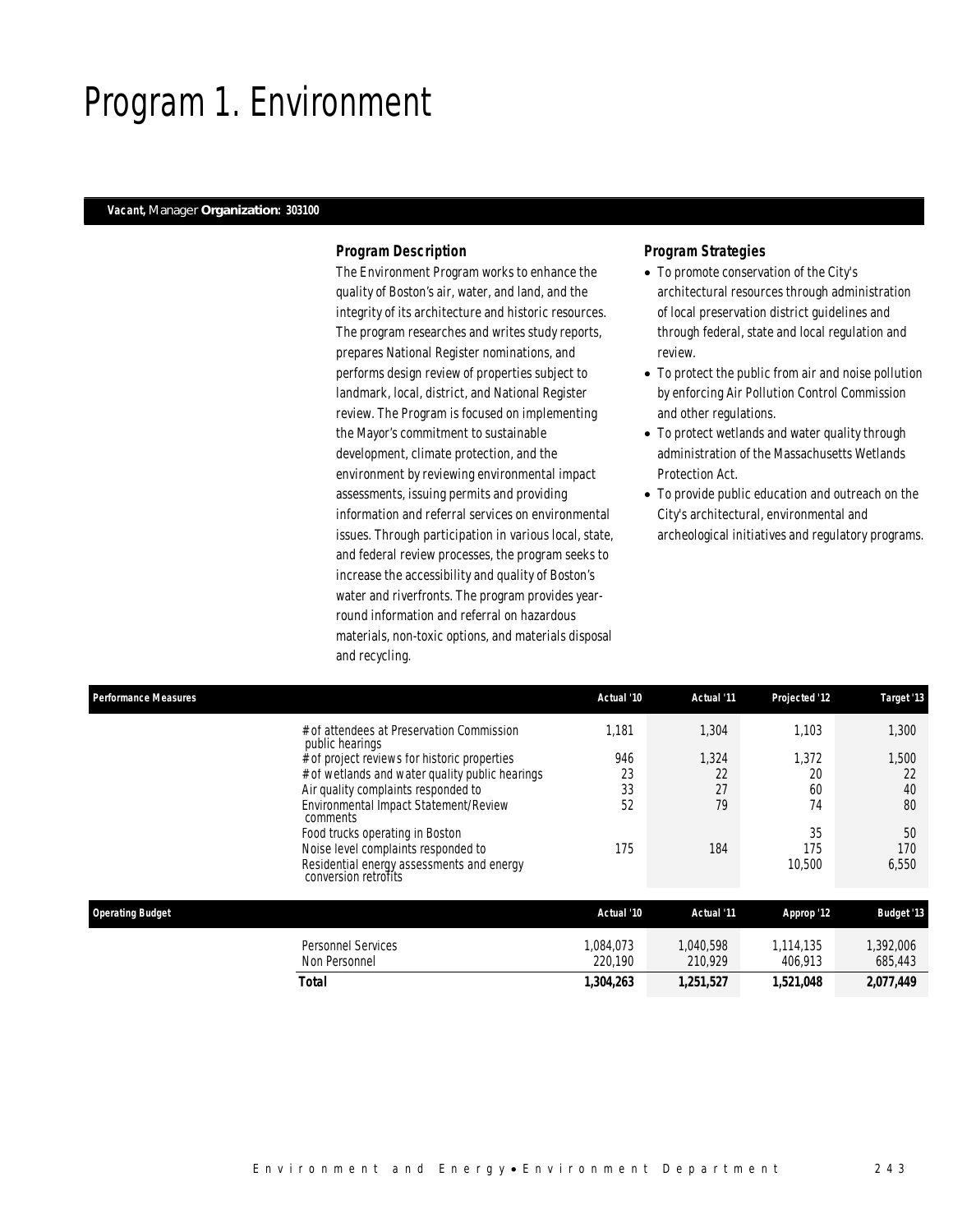## External Funds Projects

#### *ARRA - Energy Efficiency & Conservation Block Grant (EECBG)*

#### *Project Mission*

The City was awarded \$6.5 million under the American Recovery and Reinvestment Act to support the Renew Boston initiative. Renew Boston will be an innovative public-private partnership that will boost energy efficiency and alternative energy services for Boston residents, businesses and municipal facilities. The Environment Department will coordinate with other city agencies to leverage other state and utility incentives for the initiative. It is anticipated that more than 100 green jobs will be created through the program.

#### *ARRA - Solar Market Transformation*

#### *Project Mission*

Î

The Solar Market Transformation funds are a one-time grant from the United States Department of Energy, funded by the American Recovery and Reinvestment Act. Working with the Boston Transportation Department, the Environment Department will support the design and construction of a solar evacuation route to be used by residents and visitors in emergencies. The solar powered route will store power and provide direction in case of wide spread electrical failure. Î

#### *Boston Food Policy*

#### *Project Mission*

Supported by funding from local grant foundations, the Food Policy Council will support healthy eating and nutritional advancement in Boston's neighborhoods. The grants will support cooking classes for Boston Public School parents, assistance to food trucks that supply nutritional options and a community supported agriculture program aimed at seniors.

#### *Boston Pollution Abatement Fund*

#### *Project Mission*

The Pollution Abatement Fund was established in 1984 to receive funds environmental permits and fines which are to be expended by Air Pollution Control Commission in support of pollution abatement programs. The Fund has received permit fees from the South Boston Parking freeze and has been used to administer the Freeze and associated air pollution reduction efforts pursuant to 310CMR 7.33 and the Federal Clean Air Act. The fund provides grants for pollution abatements, vehicle retrofits, and air pollution research.

#### *Green Communities Grant*

#### *Project Mission*

As a Green Community, Boston was awarded almost a million dollars from the Massachusetts Department of Energy in FY12. This money will be spent on technological upgrades to existing systems and new technologies to reduce energy consumption.

*Greenovate Fellowships* 

#### *Project Mission*

The BARR Foundation has donated funds to support two fellowships annually. These Fellows will provide support to existing and new environmental policies, expand the media presence of the Greenovation agenda and promote citywide participation in energy and other sustainability programs.

#### *Groundwater/Well System*

#### *Project Mission*

This project pays for the installation of groundwater monitoring wells in various areas of the City of Boston.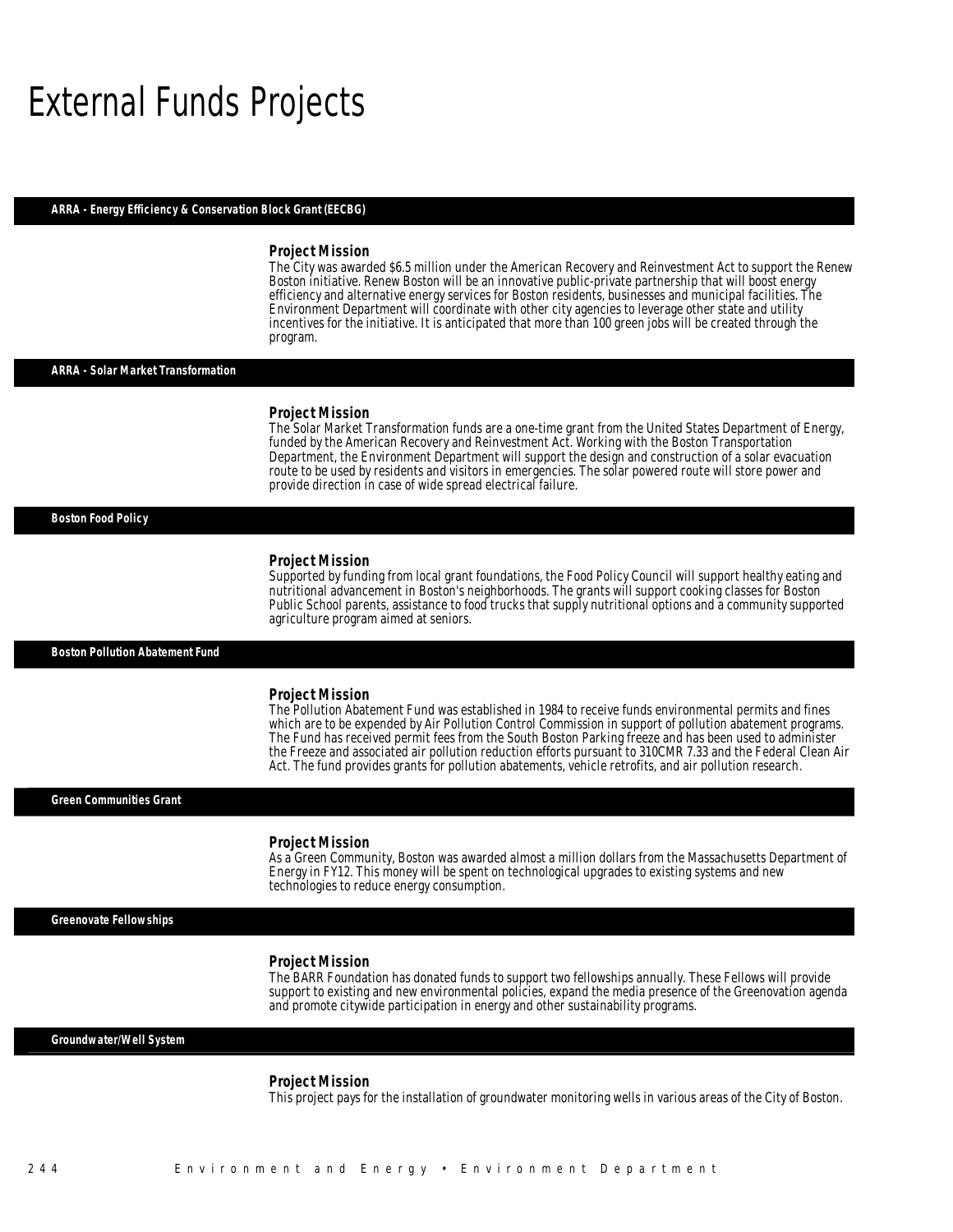#### *Project Mission*

This is a one year award from the Massachusetts Technology Collaborative to provide a portion of the required "non-federal cost share" in the Solar America Initiative.

*Municipal Waterways Account* 

#### *Project Mission*

This funding will support maintenance, dredging, cleaning and improvement of harbors, inland waters and great ponds of the commonwealth, the public access thereto, the breakwaters, retaining walls, piers, wharves and moorings thereof, and law enforcement and fire prevention.

*National Register Nomination* 

#### *Project Mission*

The National Register Nomination is an annual grant from the Massachusetts Historical Commission. This survey and planning grant allows the Boston Landmarks Commission to support the third and final phase of a comprehensive survey of cultural resources in the Beacon Hill neighborhood of the City of Boston.

*Solar America Initiative* 

#### *Project Mission*

This is a three-year award from the U.S Department of Energy to maximize solar technology's role in the City's sustainable development, educational and emergency preparedness policies, resulting in the installation of solar technology on all feasible and appropriate locations throughout the city of Boston.

*Solar Trash Compactor Demonstration Project* 

#### *Project Mission*

The Solar Trash Compactor Demonstration Project is funded by a grant from the U.S. Department of Energy to purchase wireless enabled solar trash compactors "Big Bellies" with attached recycling units. The funds will be both to purchase the Big Bellies and to conduct a comprehensive analysis of their impact on fuel and labor costs, carbon dioxide emissions, other environmental effects and will be spent by the close of FY11. 

*SunShot Initiative* 

#### *Project Mission*

The SunShot Initiative from the US Department of Energy is dedicated to accelerating the installation of rooftop solar in Boston by reducing barriers and lowering costs. The Massachusetts Department of Energy Resources is serving as the fiscal agent for this grant to the City of Boston.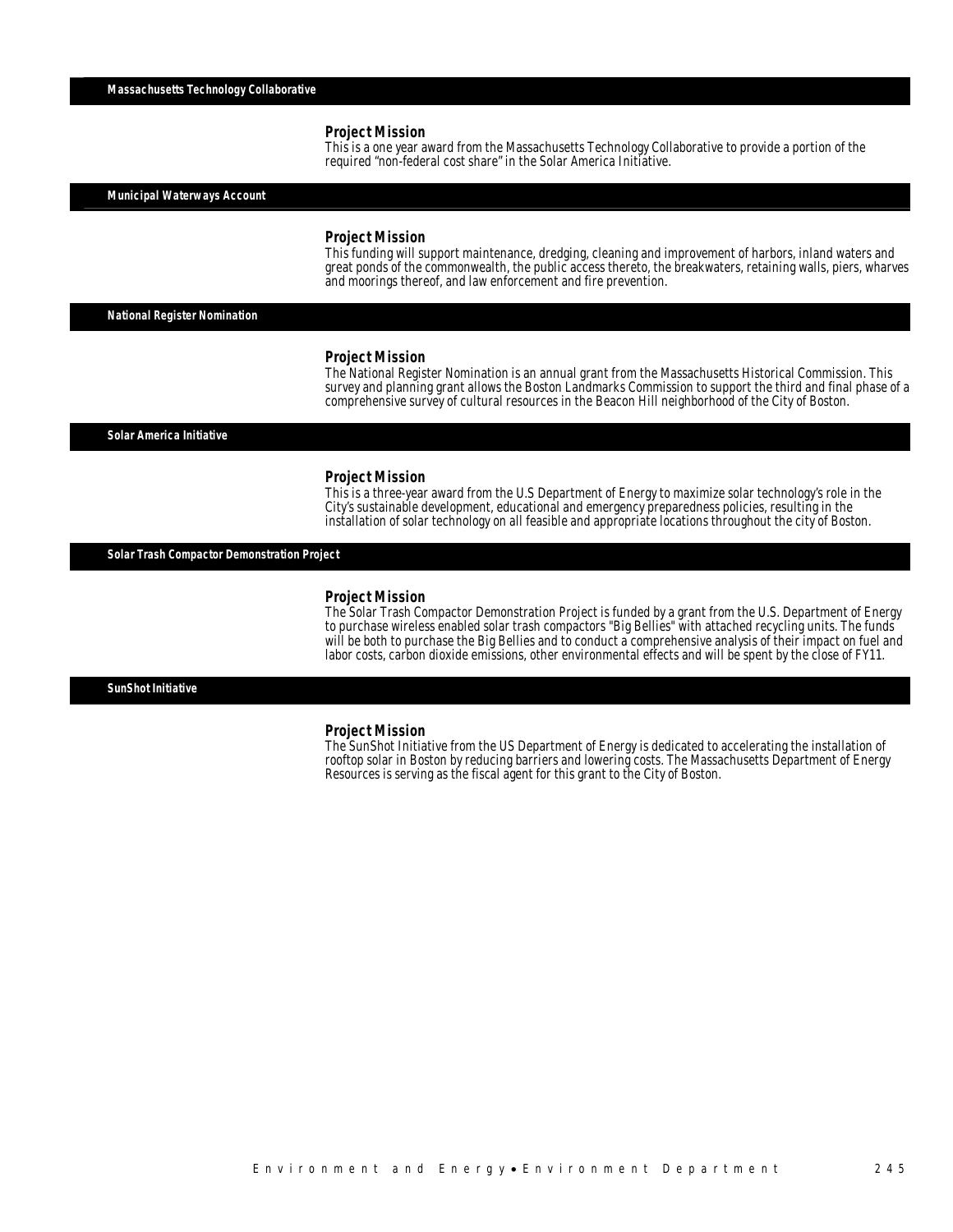## Environment Department Capital Budget

## *Overview*

Over the past several years, the city has authorized funds to clean up and conserve open-space and water resources. The FY13 Capital Plan maintains those on-going programs as well as promoting energy efficiency efforts citywide.

## *FY13 Major Initiatives*

- Capital funds are supporting ARRA initiatives, which will include the installation of solar panels on the roof of the City of Boston Archives Center.
- Working with the Public Works Department, the Environment Department continues to assist with the attainment of rebates for the swap out of mercury and sodium vapor streetlights to LEDs, with a projected FY13 operating budget savings of over \$900,000.

| <b>Capital Budget Expenditures</b> | Total Actual '10 | Total Actual '11 |                       | <b>Estimated '12 Total Projected '13</b> |
|------------------------------------|------------------|------------------|-----------------------|------------------------------------------|
|                                    |                  |                  |                       |                                          |
| <b>Total Department</b>            | 233.269          |                  | <i><b>300.000</b></i> | 450.000                                  |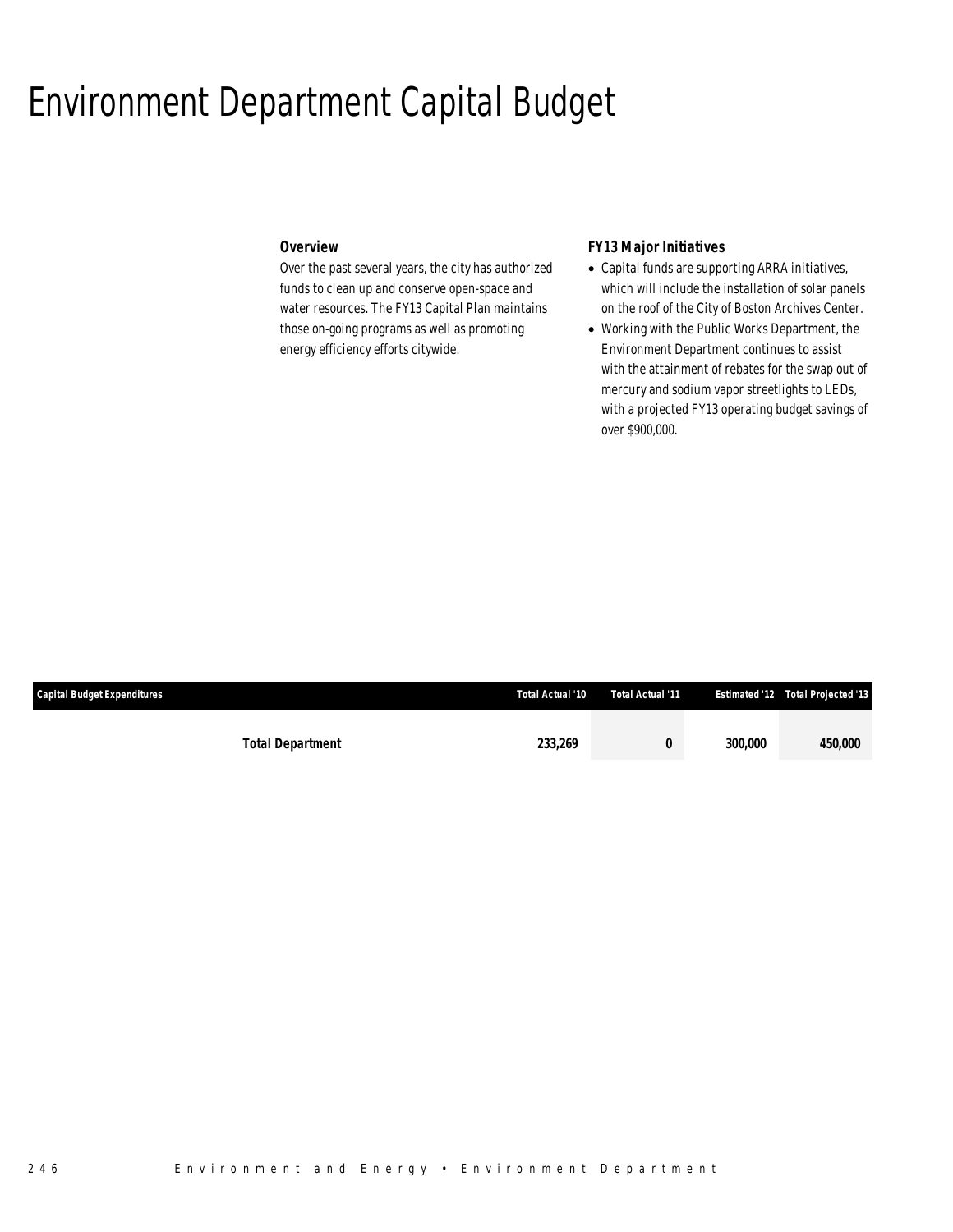## Environment Department Project Profiles

## *ENERGY CONSERVATION PROGRAM*

### *Project Mission*

 Develop and implement an energy conservation strategy citywide including the installation of photo voltaic units and energy efficient lighting. In FY13 these funds will go towards citywide energy efficiency projects. *Managing Department,* Construction Management *Status,* Annual Program

*Location,* Citywide *Operating Impact,* Yes

| <b>Authorizations</b>                    |          |             |               |             |           |
|------------------------------------------|----------|-------------|---------------|-------------|-----------|
|                                          |          |             |               | Non Capital |           |
| Source                                   | Existing | <b>FY13</b> | <b>Future</b> | Fund        | Total     |
| City Capital                             | 740,000  |             | 0             | 0           | 740,000   |
| Grants/Other                             | 159,401  | 140,599     | $\left($      | 0           | 300,000   |
| Total                                    | 899.401  | 140.599     | 0             | 0           | 1.040.000 |
| <b>Expenditures (Actual and Planned)</b> |          |             |               |             |           |
|                                          | Thru     |             |               |             |           |
| Source                                   | 6/30/11  | <b>FY12</b> | <b>FY13</b>   | FY14-17     | Total     |
| City Capital                             | 233,268  | 250,000     | $\theta$      | 256.732     | 740,000   |
| Grants/Other                             | 50,000   | 0           | 250,000       | 0           | 300,000   |
| Total                                    | 283.268  | 250,000     | 250,000       | 256.732     | 1,040,000 |
|                                          |          |             |               |             |           |

### *OPEN SPACE ACQUISITION*

*Project Mission*

Funding program for open space acquisition.

 *Managing Department,* Parks and Recreation Department *Status,* To Be Scheduled*Location,* Citywide *Operating Impact,* No

| <b>Authorizations</b>                    |           |             |             |             |                |
|------------------------------------------|-----------|-------------|-------------|-------------|----------------|
|                                          |           |             |             | Non Capital |                |
| Source                                   | Existing  | <b>FY13</b> | Future      | Fund        | Total          |
| City Capital                             | 1,000,000 | 0           | 500,000     | 0           | 1,500,000      |
| Grants/Other                             |           | 0           |             |             | $\overline{0}$ |
| Total                                    | 1,000,000 | 0           | 500,000     | $\Omega$    | 1,500,000      |
| <b>Expenditures (Actual and Planned)</b> |           |             |             |             |                |
|                                          | Thru      |             |             |             |                |
| Source                                   | 6/30/11   | <b>FY12</b> | <b>FY13</b> | FY14-17     | Total          |
| City Capital                             | 622,281   | 0           | 0           | 877.719     | 1,500,000      |
| Grants/Other                             | 0         | 0           | 0           |             | $\Omega$       |
| Total                                    | 622.281   | $\Omega$    | $\mathbf 0$ | 877.719     | 1,500,000      |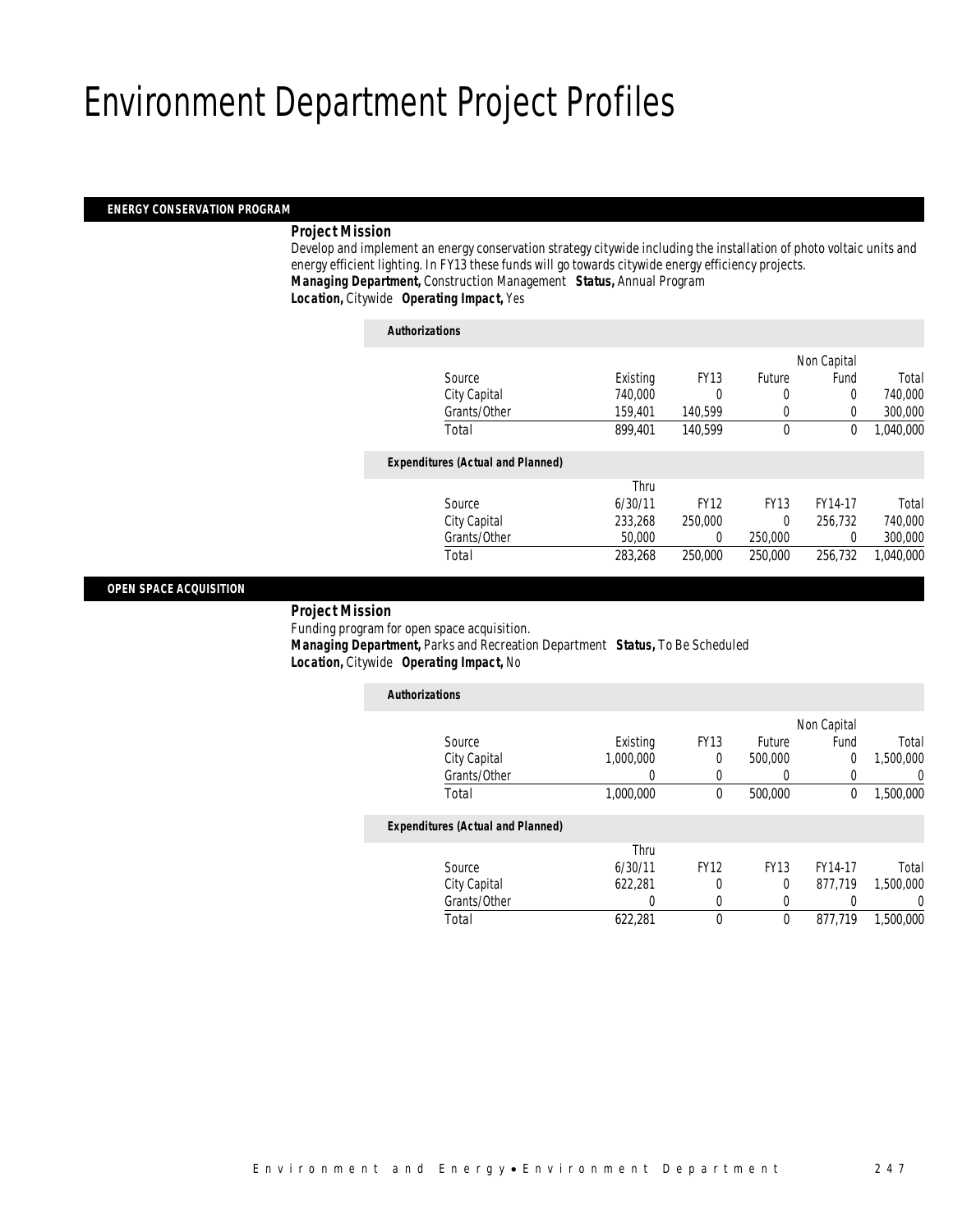## Environment Department Project Profiles

## *WIND TURBINE*

 *Project Mission* Design and construct wind turbines. *Managing Department,* Environment Department *Status,* New Project*Location,* NA *Operating Impact,* No

## *Authorizations*

|                                          |          |             |             | Non Capital    |           |
|------------------------------------------|----------|-------------|-------------|----------------|-----------|
| Source                                   | Existing | <b>FY13</b> | Future      | Fund           | Total     |
| City Capital                             | 0        | 3,000,000   | 0           | $\overline{0}$ | 3,000,000 |
| Grants/Other                             | 0        |             | 0           |                | 0         |
| Total                                    | 0        | 3,000,000   | 0           | 0              | 3,000,000 |
| <b>Expenditures (Actual and Planned)</b> |          |             |             |                |           |
|                                          | Thru     |             |             |                |           |
| Source                                   | 6/30/11  | <b>FY12</b> | <b>FY13</b> | FY14-17        | Total     |
| City Capital                             | 0        | $\Omega$    | 200,000     | 2,800,000      | 3.000.000 |
| Grants/Other                             | 0        | 0           |             |                | $\Omega$  |
| Total                                    | 0        | 0           | 200,000     | 2,800,000      | 3,000,000 |
|                                          |          |             |             |                |           |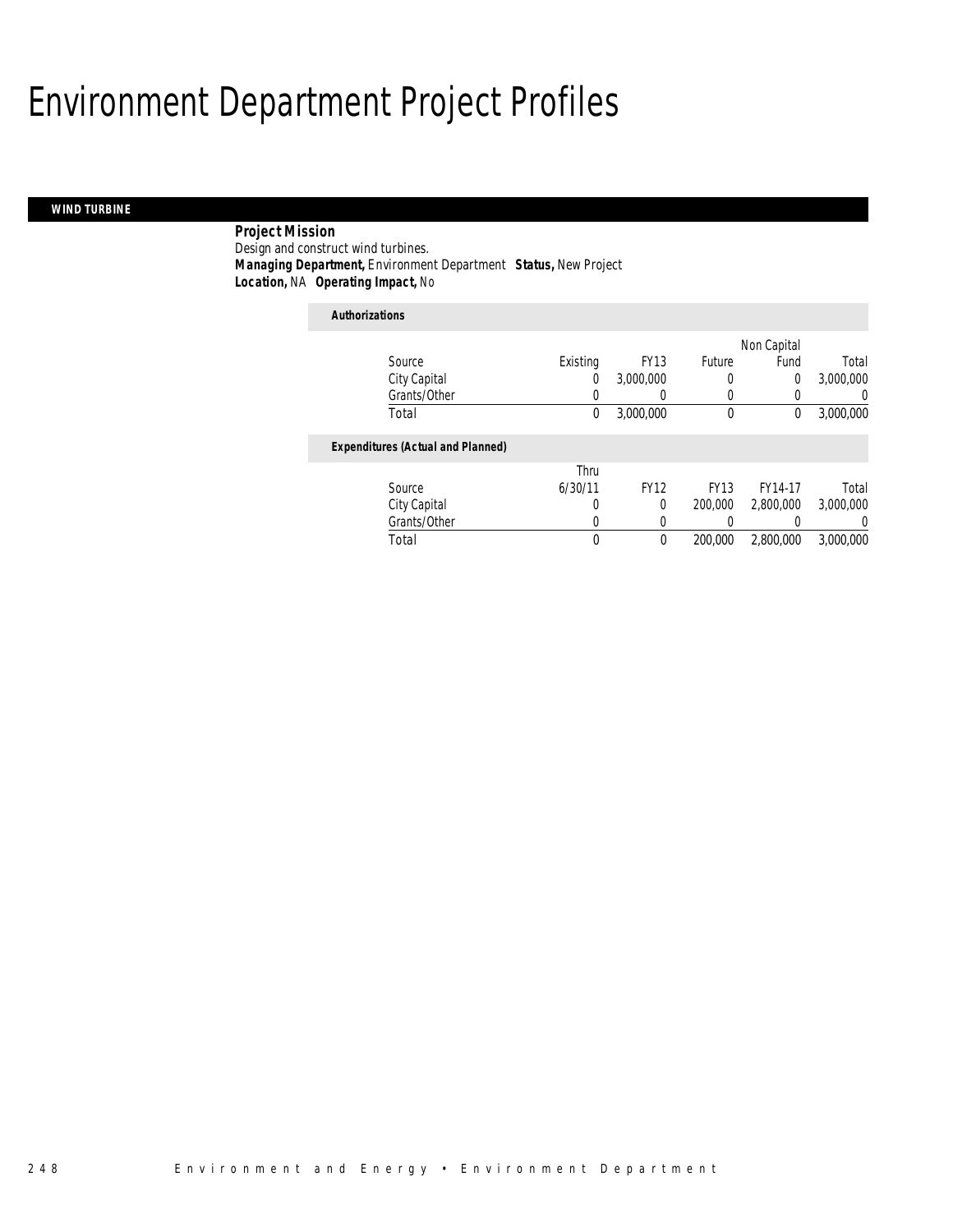## Inspectional Services Department Operating Budget

### *Bryan Glascock, Acting Commissioner Appropriation: 260*

## *Department Mission*

The mission of the Inspectional Services Department (ISD) is to serve the public by protecting the health, safety, and environmental stability of Boston's business and residential communities. To this end, ISD effectively administers and consistently enforces building, housing, and environmental regulations within the City of Boston. The department will continue to use its resources to protect and improve the quality of life in Boston's neighborhoods by providing public information, education, and enforcement.

### *FY13 Performance Strategies*

- To direct the cleaning of all vacant lots deemed to pose public health concerns.
- To ensure that tenants are provided with rental units that comply with building and sanitary codes.
- To ensure the safety of buildings by tracking their compliance with codes by means of scheduled inspections.
- To inspect all food establishments; swimming pools, massage and bath facilities; recreational camps for children; and funeral home
- establishments, on a routine and complaint basis.
- To respond to housing "no heat" complaints within 24 hours.

| <b>Operating Budget</b>      | Program Name                                                                                                    | Total Actual '10                               | Total Actual '11                               | <b>Total Approp '12</b>                        | <b>Total Budget '13</b>                        |
|------------------------------|-----------------------------------------------------------------------------------------------------------------|------------------------------------------------|------------------------------------------------|------------------------------------------------|------------------------------------------------|
|                              | Commissioner's Office<br>Administration & Finance<br><b>Buildings &amp; Structures</b><br><b>Field Services</b> | 879.693<br>3,488,158<br>4,963,524<br>6,282,085 | 625,293<br>3,400,064<br>5,042,191<br>6,477,307 | 654.997<br>3.504.134<br>5,156,857<br>6,665,466 | 666,362<br>3,564,504<br>5,421,187<br>6,487,797 |
|                              | Total                                                                                                           | 15,613,460                                     | 15,544,855                                     | 15,981,454                                     | 16,139,850                                     |
| <b>External Funds Budget</b> | <b>Fund Name</b>                                                                                                | Total Actual '10                               | Total Actual '11                               | Total Approp '12                               | <b>Total Budget '13</b>                        |
|                              | Foreclosure Fund<br>Weights & Measures                                                                          | 10.031<br>65,965                               | 62,331<br>71,536                               | 131,479<br>81,052                              | 135,266<br>77,843                              |
|                              | Total                                                                                                           | 75,996                                         | 133,867                                        | 212,531                                        | 213,109                                        |
| <b>Operating Budget</b>      |                                                                                                                 | Actual '10                                     | Actual '11                                     | Approp '12                                     | <b>Budget '13</b>                              |
|                              | <b>Personnel Services</b><br>Non Personnel                                                                      | 13,194,296<br>2,419,164                        | 13,225,125<br>2,319,730                        | 13,625,424<br>2,356,030                        | 13,541,738<br>2,598,112                        |
|                              | <b>Total</b>                                                                                                    | 15,613,460                                     | 15,544,855                                     | 15,981,454                                     | 16,139,850                                     |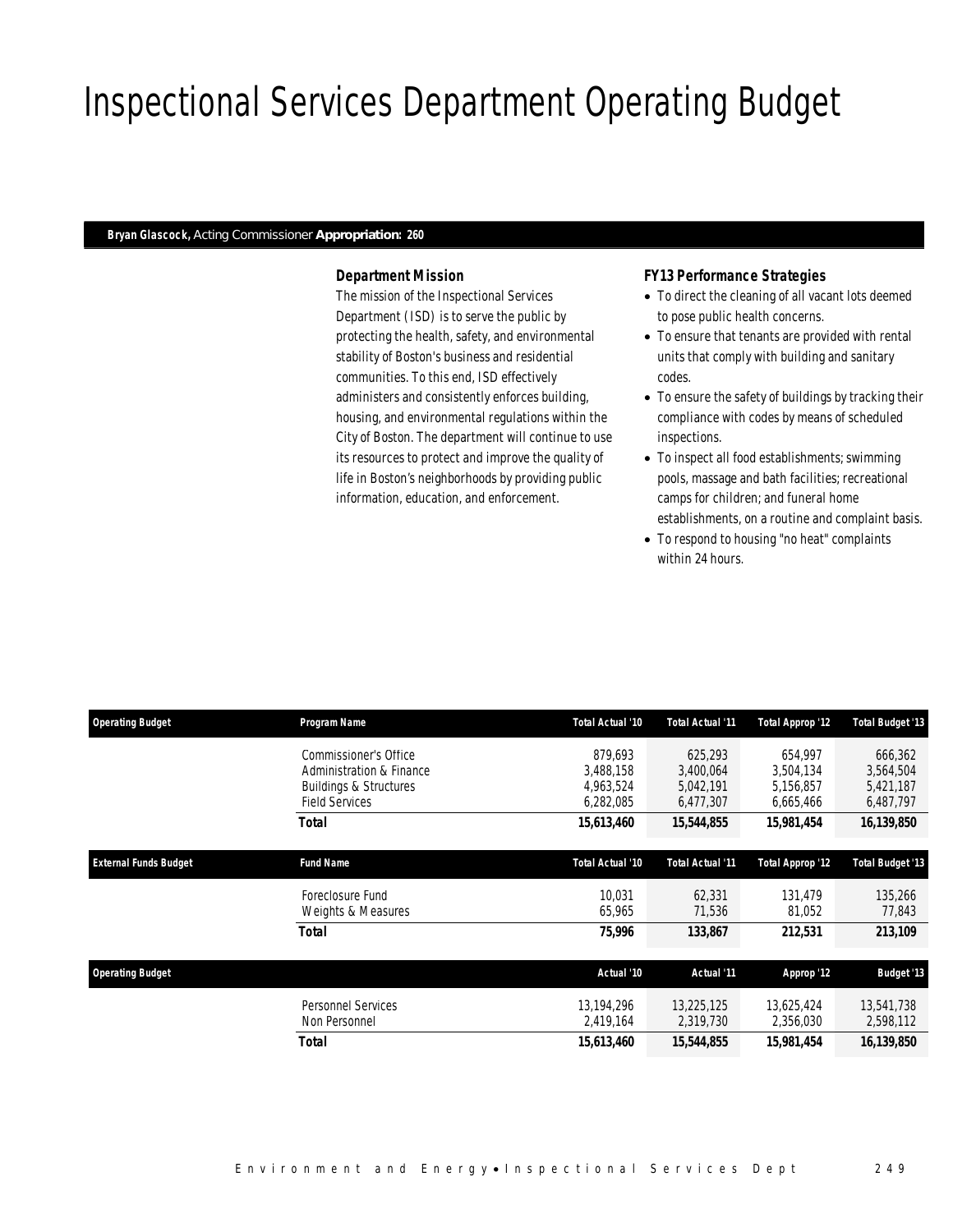## Inspectional Services Department Operating Budget



### *Authorizing Statutes*

- Establishment, CBC Ord. §§ 9-9.1, 9-9.5-9-9.7.
- Building & Structural Regulation; Swimming Pool; Elderly/Handicapped, State Building Code, 780 CMR; CBC St. 9 § 207; CBC Ord. § 9-9.10; CBC Ord. §§ 9-9.11.1-9-9.11.6.
- Housing Inspection, CBC Ord. 9, s. 1-2; State Sanitary Code, 5 CMR 400-419; Ord. 1984, c. 26, 39.
- Health Inspection, State Sanitary Code, 5 CMR 590-595.
- Weights & Measures; Transient Vendors & Hawkers; Inspection & Sale of Food, Drugs, Various Articles, 1817 Mass. Acts ch. 50, §§ 1-6; CBC St.9 § 10; CBC Ord. § 9-2.1; M.G.L.A. cc. 6, 94, 101; M.G.L.A. c. 98, § 56.
- Rodent Control, State Sanitary Code, 105 CMR 550.
- Board of Appeals, CBC St. 9 §§ 150-152; CBC Ord. §§ 9-4.1-9-4.2, 9-9.5.
- Board of Examiners, CBC St.9 §§ 150-152; CBC Ord. §§ 9-8.1-9-8.2, 9-9.5.

#### *Description of Services*

The Inspectional Services Department provides a broad range of regulatory services that include the inspection of buildings for compliance with building and public safety regulations, general housing inspections, and retail food establishment inspections for compliance with public health regulations. The Department provides services to victims of serious incidents such as fire, building collapse, power failure, etc., by providing coordination and assistance with building boardups, hazard waste removal, short term make-safe repair activities and counseling. The Department works in cooperation with other public safety, human service, and law enforcement agencies to investigate and prosecute fraudulent contractors, environmental violators and others engaged in illegal activities that could have a negative impact on the quality of life. The Inspectional Services Department continues to develop and implement public information programs about the services and activities available through this agency.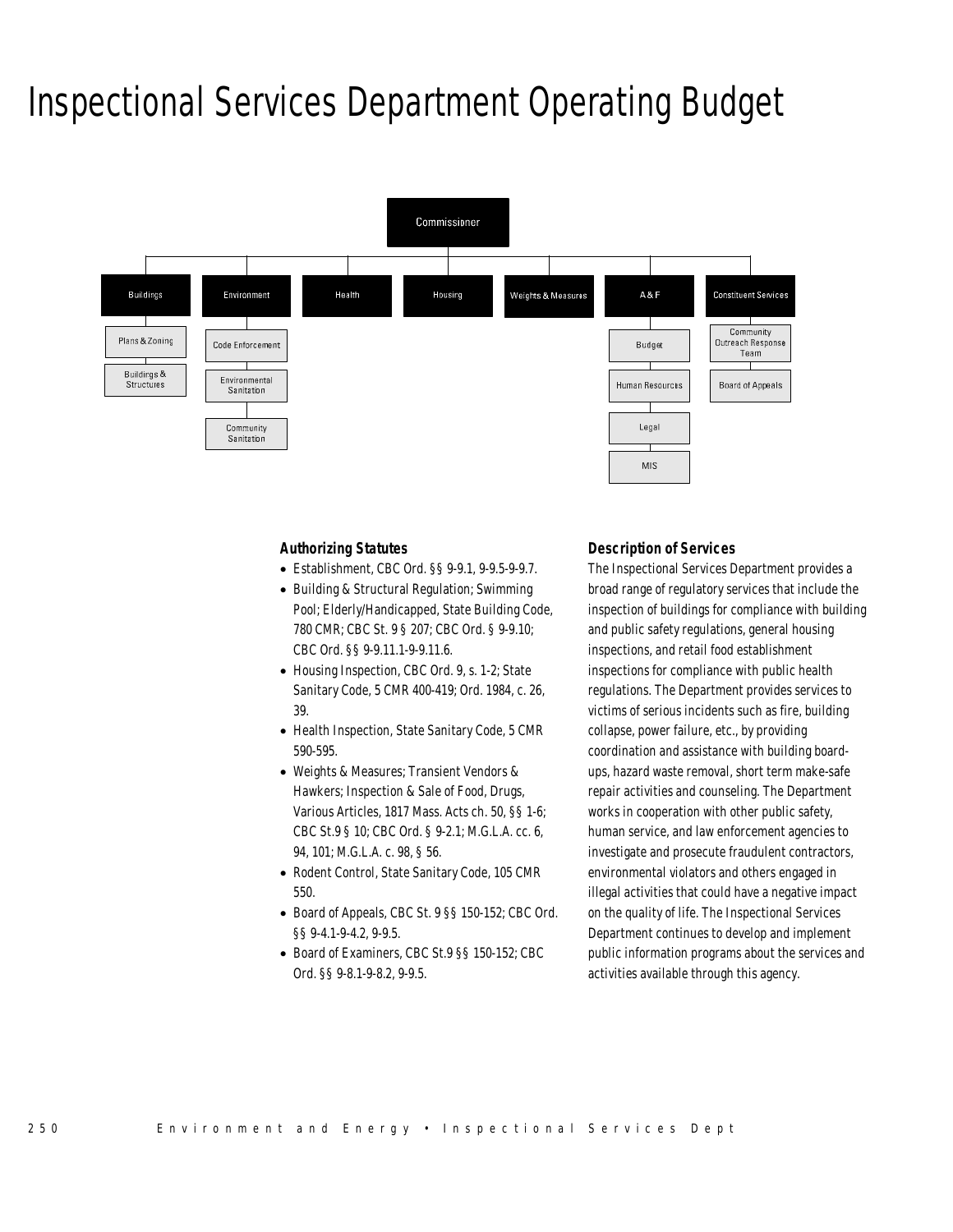## Department History

| <b>Personnel Services</b>                                                                                                                                                                                                                                                                            | FY10 Expenditure                                                                                 | FY11 Expenditure                                                                                     | FY12 Appropriation                                                                                         | FY13 Adopted                                                                                   | Inc/Dec 12 vs 13                                                                                                           |
|------------------------------------------------------------------------------------------------------------------------------------------------------------------------------------------------------------------------------------------------------------------------------------------------------|--------------------------------------------------------------------------------------------------|------------------------------------------------------------------------------------------------------|------------------------------------------------------------------------------------------------------------|------------------------------------------------------------------------------------------------|----------------------------------------------------------------------------------------------------------------------------|
| 51000 Permanent Employees<br>51100 Emergency Employees<br>51200 Overtime<br>51600 Unemployment Compensation<br>51700 Workers' Compensation<br><b>Total Personnel Services</b>                                                                                                                        | 12,647,741<br>$\overline{0}$<br>271,074<br>19,096<br>256,385<br>13,194,296                       | 12,826,494<br>0<br>316,740<br>18,647<br>63,244<br>13,225,125                                         | 13,233,424<br>$\overline{0}$<br>315,000<br>17,000<br>60,000<br>13,625,424                                  | 13,149,738<br>$\mathbf 0$<br>315,000<br>17,000<br>60,000<br>13,541,738                         | $-83,686$<br>$\mathbf{0}$<br>$\mathbf{0}$<br>$\overline{0}$<br>$\Omega$<br>$-83,686$                                       |
| <b>Contractual Services</b>                                                                                                                                                                                                                                                                          | FY10 Expenditure                                                                                 | FY11 Expenditure                                                                                     | FY12 Appropriation                                                                                         | FY13 Adopted                                                                                   | Inc/Dec 12 vs 13                                                                                                           |
| 52100 Communications<br>52200 Utilities<br>52400 Snow Removal<br>52500 Garbage/Waste Removal<br>52600 Repairs Buildings & Structures<br>52700 Repairs & Service of Equipment<br>52800 Transportation of Persons<br>52900 Contracted Services<br><b>Total Contractual Services</b>                    | 176,476<br>77,576<br>0<br>$\overline{0}$<br>274,474<br>88,457<br>267,464<br>286,834<br>1,171,281 | 173,412<br>88,450<br>0<br>$\overline{0}$<br>287,025<br>77,214<br>280,632<br>328,590<br>1,235,323     | 147,328<br>102,180<br>$\theta$<br>$\overline{0}$<br>295,637<br>94,270<br>267,698<br>290,846<br>1,197,959   | 173,360<br>99,411<br>0<br>$\mathbf{0}$<br>274,556<br>88,245<br>268,198<br>305,846<br>1,209,616 | 26,032<br>$-2,769$<br>$\mathbf{0}$<br>$\overline{0}$<br>$-21,081$<br>$-6,025$<br>500<br>15,000<br>11,657                   |
| <b>Supplies &amp; Materials</b>                                                                                                                                                                                                                                                                      | FY10 Expenditure                                                                                 | FY11 Expenditure                                                                                     | FY12 Appropriation                                                                                         | FY13 Adopted                                                                                   | Inc/Dec 12 vs 13                                                                                                           |
| 53000 Auto Energy Supplies<br>53200 Food Supplies<br>53400 Custodial Supplies<br>53500 Med, Dental, & Hosp Supply<br>53600 Office Supplies and Materials<br>53700 Clothing Allowance<br>53800 Educational Supplies & Mat<br>53900 Misc Supplies & Materials<br><b>Total Supplies &amp; Materials</b> | 32,958<br>388<br>0<br>$\overline{0}$<br>82,446<br>2,250<br>0<br>47,623<br>165,665                | 41,412<br>$\mathbf 0$<br>0<br>$\overline{0}$<br>82.853<br>2,250<br>$\mathbf{0}$<br>24,564<br>151,079 | 55,269<br>$\theta$<br>$\theta$<br>$\overline{0}$<br>78,439<br>2,400<br>$\overline{0}$<br>44,975<br>181,083 | 56,251<br>0<br>$\mathbf{0}$<br>$\mathbf{0}$<br>78,439<br>2,400<br>0<br>44,975<br>182,065       | 982<br>$\mathbf 0$<br>$\mathbf{0}$<br>$\overline{0}$<br>$\mathbf 0$<br>$\mathbf{0}$<br>$\mathbf{0}$<br>$\mathbf{0}$<br>982 |
| <b>Current Chgs &amp; Oblig</b>                                                                                                                                                                                                                                                                      | FY10 Expenditure                                                                                 | FY11 Expenditure                                                                                     | FY12 Appropriation                                                                                         | FY13 Adopted                                                                                   | Inc/Dec 12 vs 13                                                                                                           |
| 54300 Workers' Comp Medical<br>54400 Legal Liabilities<br>54500 Aid To Veterans<br>54600 Current Charges H&I<br>54700 Indemnification<br>54900 Other Current Charges<br>Total Current Chgs & Oblig                                                                                                   | 88,569<br>0<br>0<br>0<br>$\Omega$<br>775,483<br>864,052                                          | 23,397<br>3,094<br>0<br>0<br>$\Omega$<br>766,033<br>792,524                                          | 25,000<br>45,142<br>$\theta$<br>$\theta$<br>$\Omega$<br>795,377<br>865,519                                 | 25,000<br>33,740<br>$\mathbf 0$<br>$\mathbf 0$<br>$\Omega$<br>1,009,206<br>1,067,946           | $\mathbf 0$<br>$-11,402$<br>$\mathbf{0}$<br>$\Omega$<br>$\Omega$<br>213,829<br>202,427                                     |
| Equipment                                                                                                                                                                                                                                                                                            | FY10 Expenditure                                                                                 | FY11 Expenditure                                                                                     | FY12 Appropriation                                                                                         | FY13 Adopted                                                                                   | Inc/Dec 12 vs 13                                                                                                           |
| 55000 Automotive Equipment<br>55400 Lease/Purchase<br>55600 Office Furniture & Equipment<br>55900 Misc Equipment<br><b>Total Equipment</b>                                                                                                                                                           | 0<br>209,507<br>$\mathbf 0$<br>8,659<br>218,166                                                  | 0<br>136,101<br>$\mathbf 0$<br>4,703<br>140,804                                                      | $\boldsymbol{0}$<br>106,469<br>$\mathbf 0$<br>5,000<br>111,469                                             | $\boldsymbol{0}$<br>113,485<br>0<br>25,000<br>138,485                                          | 0<br>7,016<br>$\mathbf{0}$<br>20,000<br>27,016                                                                             |
| <b>Other</b>                                                                                                                                                                                                                                                                                         | FY10 Expenditure                                                                                 | FY11 Expenditure                                                                                     | FY12 Appropriation                                                                                         | FY13 Adopted                                                                                   | Inc/Dec 12 vs 13                                                                                                           |
| 56200 Special Appropriation<br>57200 Structures & Improvements<br>58000 Land & Non-Structure<br><b>Total Other</b>                                                                                                                                                                                   | $\boldsymbol{0}$<br>0<br>0<br>0                                                                  | $\boldsymbol{0}$<br>0<br>0<br>0                                                                      | $\theta$<br>$\theta$<br>$\overline{0}$<br>0                                                                | 0<br>0<br>$\mathbf 0$<br>0                                                                     | 0<br>0<br>0<br>0                                                                                                           |
| <b>Grand Total</b>                                                                                                                                                                                                                                                                                   | 15,613,460                                                                                       | 15,544,855                                                                                           | 15,981,454                                                                                                 | 16,139,850                                                                                     | 158,396                                                                                                                    |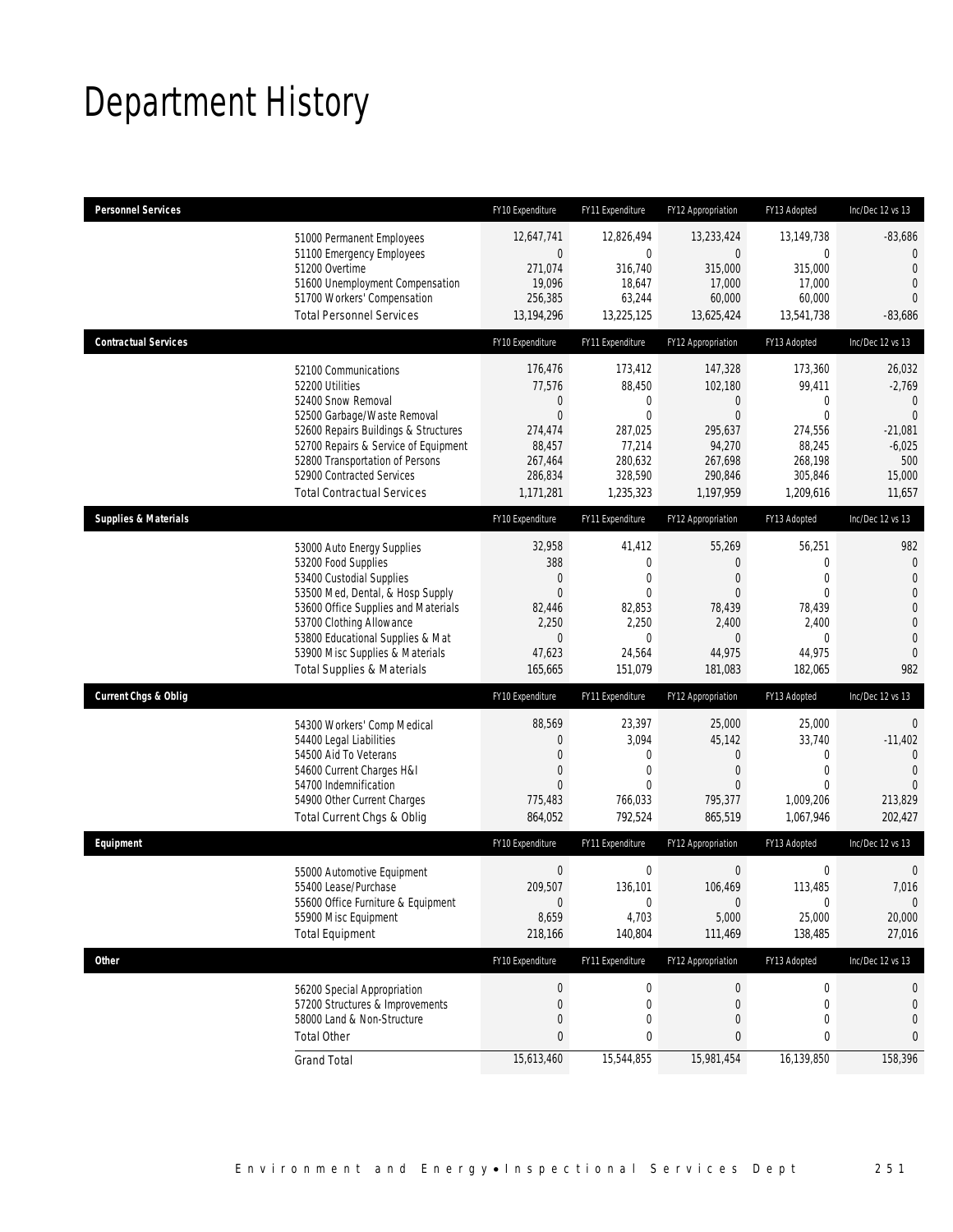## Department Personnel

| Title                             | Union<br>Code   | Grade     | Position | FY13 Salary | Title                          | Union<br>Code   | Grade     | Position | FY13 Salary |
|-----------------------------------|-----------------|-----------|----------|-------------|--------------------------------|-----------------|-----------|----------|-------------|
|                                   |                 |           |          |             |                                |                 |           |          |             |
| <b>ACC</b> - Attorney             | <b>EXM</b>      | <b>NG</b> | 2.00     | 146,586     | Exec Asst (ISD)                | <b>EXM</b>      | 11        | 1.00     | 107,091     |
| Admi nSecretary                   | SE <sub>1</sub> | 03        | 5.00     | 256,415     | Exec Asst                      | EXM             | 10        | 5.00     | 504,766     |
| Admin Assistant                   | SE1             | 04        | 1.00     | 60,402      | <b>Head Clerk</b>              | AFF             | 12        | 18.00    | 730,818     |
| Admin Assistant                   | SE <sub>1</sub> | 06        | 1.00     | 72,313      | Health Inspector               | AFF             | 16A       | 18.00    | 1,103,092   |
| <b>Admin Secretary</b>            | AFF             | 14        | 2.00     | 96,643      | Housing Inspector              | <b>OPE</b>      | 16A       | 23.00    | 1,315,790   |
| Assoc Inspec Engineer             | SE1             | 09        | 8.00     | 737,889     | Legal Assistant                | AFF             | 15        | 1.00     | 55,778      |
| Assoc Inspection Eng Fire-Serv    | SE <sub>1</sub> | 10        | 1.00     | 100,901     | Legal Assistant                | AFF             | 16        | 1.00     | 60,329      |
| Asst Civil Engineer               | <b>AFJ</b>      | 18A       | 1.00     | 55,757      | Management Analyst             | SE <sub>1</sub> | 05        | 1.00     | 66,358      |
| Asst Dir Housing Inspection       | SE <sub>1</sub> | 07        | 3.00     | 215,904     | Member-Bd Of Review            | EX <sub>0</sub> | <b>NG</b> | 1.00     | 15,643      |
| Asst Dir Of Operations            | EXM             | 12        | 1.00     | 111,140     | Plumbing And Gasfitting Insp.  | AFF             | 16A       | 6.00     | 364,844     |
| <b>Board Member Appeals</b>       | EX <sub>0</sub> | <b>NG</b> | 7.00     | 109,500     | Plumbing Inspector             | AFF             | 16A       | 1.00     | 63,545      |
| <b>Board Members (Examiners)</b>  | EX <sub>0</sub> | <b>NG</b> | 3.00     | 31,286      | Prin Admin Assistant           | <b>EXM</b>      | 08        | 1.00     | 86,844      |
| <b>Building Inspector</b>         | AFF             | 16A       | 20.00    | 1,187,764   | Prin Admin Assistant           | SE <sub>1</sub> | 08        | 6.00     | 520,829     |
| Chief Bldg Admin Clerk            | AFF             | 14        | 2.00     | 98,215      | Prin Clerk                     | AFF             | 09        | 1.00     | 39,189      |
| Chief Bldg Inspector              | AFF             | 18A       | 1.00     | 77,139      | Prin Clerk & Typist            | AFF             | 09        | 14.00    | 480,763     |
| Chief Deputy Sealer Wts & Msrs    | AFF             | 18A       | 1.00     | 77,139      | Prin Health Inspector          | SE <sub>1</sub> | 07        | 3.00     | 214,002     |
| Code Enforce Inspector            | AFF             | 16A       | 2.00     | 128,160     | Reproduction Equip Oper (ISD)  | AFF             | 10        | 1.00     | 29,769      |
| Code Enforce Offcicer             | AFL             | 14A       | 13.00    | 643,856     | Sr Adm Anl                     | SE <sub>1</sub> | 06        | 1.00     | 72,313      |
| Code Enforce Officer              | AFL             | 17A       | 2.00     | 138,398     | Sr Adm Assistant               | SE <sub>1</sub> | 05        | 2.00     | 132,715     |
| Commissioner                      | CDH             | <b>NG</b> | 1.00     | 110,302     | Sr Cashier                     | AFF             | 10        | 1.00     | 40,756      |
| Community Liaison (ISD)           | AFF             | 15        | 1.00     | 55,778      | Sr Data Proc Sys Analyst       | SE <sub>1</sub> | 08        | 1.00     | 86,844      |
| Dep Comm Bldgs & Structures       | EXM             | 14        | 1.00     | 122,553     | Sr Legal Asst (ISD)            | AFF             | 16        | 3.00     | 180,987     |
| Dep Sealer(Wts & Msrs)            | AFF             | 16A       | 5.00     | 323,072     | Sr Personnel Officer           | SE <sub>1</sub> | 06        | 1.00     | 72,313      |
| Dir Bldg & Structure Div          | SE <sub>1</sub> | 10        | 1.00     | 100,901     | Sub Board Member               | EX <sub>0</sub> | <b>NG</b> | 5.00     | 78,214      |
| DP Sys Anl                        | SE1             | 06        | 1.00     | 72,313      | Sup of Plumbing & Gas Insp.    | SE <sub>1</sub> | 08        | 1.00     | 86,844      |
| Environmental Health Inspector I  | AFF             | 16A       | 11.00    | 650,241     | Supv of Building Inspection    | SE <sub>1</sub> | 08        | 1.00     | 86,844      |
| Environmental Health Inspector II | AFF             | 15A       | 3.00     | 172,395     | Supv Permitting&Building Admin | SE <sub>1</sub> | 08        | 1.00     | 86,844      |
| Exc Asst (AsstCommConstServcs)    | <b>EXM</b>      | 10        | 1.00     | 100,901     | Supv-Electrical Inspection     | SE <sub>1</sub> | 08        | 1.00     | 86,844      |
|                                   |                 |           |          |             | Wire Inspector                 | FEW             | 17        | 9.00     | 640,416     |
|                                   |                 |           |          |             | <b>Total</b>                   |                 |           | 230      | 13,465,250  |

| .                            | --- | $.97.997 - 0.000$ |
|------------------------------|-----|-------------------|
| <b>Adjustments</b>           |     |                   |
| <b>Differential Payments</b> |     | 14,353            |
| Other                        |     | 154,763           |
| Chargebacks                  |     | $-121,878$        |
| <b>Salary Savings</b>        |     | $-362,750$        |
| <b>FY13 Total Request</b>    |     | 13, 149, 738      |
|                              |     |                   |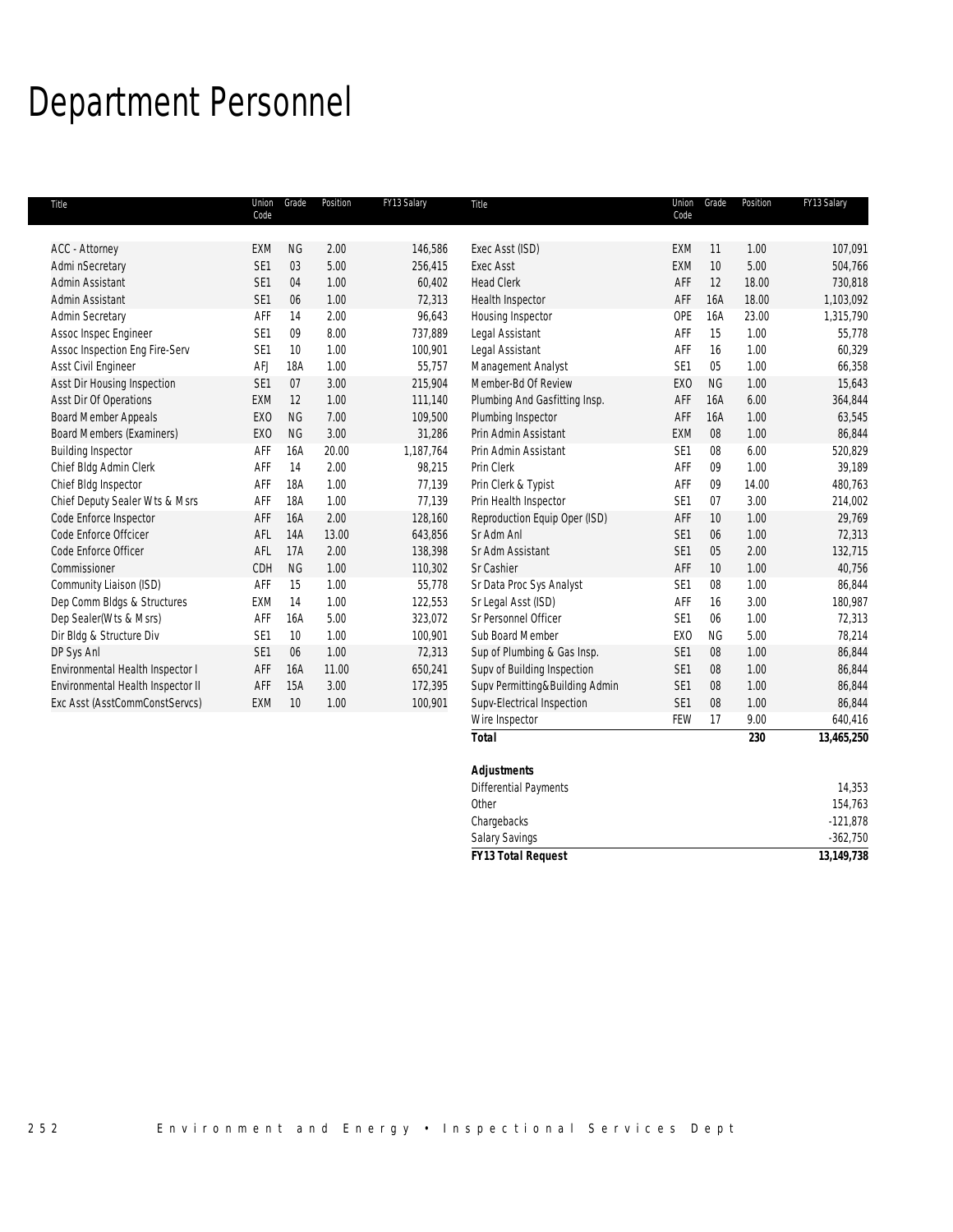## External Funds History

| <b>Personnel Services</b>       |                                                                                                                                                                                                                                                                                                            | FY10 Expenditure                                                                                               | FY11 Expenditure                                                                                                                      | FY12 Appropriation                                                                                     | FY13 Adopted                                                                                                      | Inc/Dec 12 vs 13                                                                                                                                                       |
|---------------------------------|------------------------------------------------------------------------------------------------------------------------------------------------------------------------------------------------------------------------------------------------------------------------------------------------------------|----------------------------------------------------------------------------------------------------------------|---------------------------------------------------------------------------------------------------------------------------------------|--------------------------------------------------------------------------------------------------------|-------------------------------------------------------------------------------------------------------------------|------------------------------------------------------------------------------------------------------------------------------------------------------------------------|
|                                 | 51000 Permanent Employees<br>51100 Emergency Employees<br>51200 Overtime<br>51300 Part Time Employees<br>51400 Health Insurance<br>51500 Pension & Annunity<br>51600 Unemployment Compensation<br>51700 Workers' Compensation<br>51800 Indirect Costs<br>51900 Medicare<br><b>Total Personnel Services</b> | $\boldsymbol{0}$<br>$\overline{0}$<br>8,543<br>0<br>0<br>0<br>0<br>0<br>$\mathbf 0$<br>$\overline{0}$<br>8,543 | 121,591<br>$\mathbf 0$<br>$\mathbf 0$<br>$\mathbf{0}$<br>$\mathbf 0$<br>0<br>$\mathbf{0}$<br>0<br>$\mathbf{0}$<br>$\Omega$<br>121,591 | 177,495<br>0<br>0<br>0<br>$\overline{0}$<br>0<br>$\overline{0}$<br>0<br>0<br>$\overline{0}$<br>177,495 | 195,760<br>$\boldsymbol{0}$<br>$\boldsymbol{0}$<br>$\mathbf 0$<br>0<br>0<br>0<br>0<br>$\mathbf 0$<br>0<br>195,760 | 18,265<br>$\theta$<br>$\overline{0}$<br>$\mathbf{0}$<br>$\overline{0}$<br>$\overline{0}$<br>$\mathbf{0}$<br>$\overline{0}$<br>$\mathbf{0}$<br>$\overline{0}$<br>18,265 |
| <b>Contractual Services</b>     |                                                                                                                                                                                                                                                                                                            | FY10 Expenditure                                                                                               | FY11 Expenditure                                                                                                                      | FY12 Appropriation                                                                                     | FY13 Adopted                                                                                                      | Inc/Dec 12 vs 13                                                                                                                                                       |
|                                 | 52100 Communications<br>52200 Utilities<br>52400 Snow Removal<br>52500 Garbage/Waste Removal<br>52600 Repairs Buildings & Structures<br>52700 Repairs & Service of Equipment<br>52800 Transportation of Persons<br>52900 Contracted Services<br><b>Total Contractual Services</b>                          | 584<br>111<br>0<br>$\mathbf 0$<br>0<br>863<br>11,991<br>960<br>14,509                                          | 710<br>155<br>0<br>$\mathbf 0$<br>$\mathbf{0}$<br>4,222<br>2,617<br>2,146<br>9,850                                                    | 535<br>108<br>0<br>$\boldsymbol{0}$<br>$\overline{0}$<br>3,095<br>7,652<br>1,266<br>12,656             | 400<br>80<br>0<br>$\mathbf{0}$<br>$\mathbf{0}$<br>1,000<br>7,668<br>850<br>9,998                                  | $-135$<br>$-28$<br>$\mathbf 0$<br>$\overline{0}$<br>$\overline{0}$<br>$-2,095$<br>16<br>$-416$<br>$-2,658$                                                             |
| <b>Supplies &amp; Materials</b> |                                                                                                                                                                                                                                                                                                            | FY10 Expenditure                                                                                               | FY11 Expenditure                                                                                                                      | FY12 Appropriation                                                                                     | FY13 Adopted                                                                                                      | Inc/Dec 12 vs 13                                                                                                                                                       |
|                                 | 53000 Auto Energy Supplies<br>53200 Food Supplies<br>53400 Custodial Supplies<br>53500 Med, Dental, & Hosp Supply<br>53600 Office Supplies and Materials<br>53700 Clothing Allowance<br>53800 Educational Supplies & Mat<br>53900 Misc Supplies & Materials<br><b>Total Supplies &amp; Materials</b>       | $\boldsymbol{0}$<br>$\mathbf 0$<br>0<br>0<br>6,107<br>0<br>$\mathbf 0$<br>23,484<br>29,591                     | $\boldsymbol{0}$<br>$\mathbf 0$<br>$\mathbf{0}$<br>0<br>$\mathbf{0}$<br>0<br>$\mathbf 0$<br>1,854<br>1,854                            | $80\,$<br>$\mathbf 0$<br>0<br>$\overline{0}$<br>3,492<br>0<br>$\boldsymbol{0}$<br>17,793<br>21,365     | $\boldsymbol{0}$<br>$\boldsymbol{0}$<br>0<br>0<br>607<br>$\mathbf 0$<br>$\mathbf 0$<br>7,227<br>7,834             | $-80$<br>$\mathbf 0$<br>$\overline{0}$<br>$\overline{0}$<br>$-2,885$<br>$\overline{0}$<br>$\overline{0}$<br>$-10,566$<br>$-13,531$                                     |
| <b>Current Chgs &amp; Oblig</b> |                                                                                                                                                                                                                                                                                                            | FY10 Expenditure                                                                                               | FY11 Expenditure                                                                                                                      | FY12 Appropriation                                                                                     | FY13 Adopted                                                                                                      | Inc/Dec 12 vs 13                                                                                                                                                       |
|                                 | 54300 Workers' Comp Medical<br>54400 Legal Liabilities<br>54600 Current Charges H&I<br>54700 Indemnification<br>54900 Other Current Charges<br>Total Current Chgs & Oblig                                                                                                                                  | $\boldsymbol{0}$<br>$\mathbf 0$<br>0<br>$\overline{0}$<br>1,237<br>1,237                                       | $\boldsymbol{0}$<br>$\mathbf 0$<br>$\mathbf{0}$<br>$\mathbf 0$<br>572<br>572                                                          | $\boldsymbol{0}$<br>$\mathbf 0$<br>0<br>0<br>1,015<br>1,015                                            | $\boldsymbol{0}$<br>$\boldsymbol{0}$<br>0<br>0<br>1,330<br>1,330                                                  | $\theta$<br>$\mathbf 0$<br>$\overline{0}$<br>$\overline{0}$<br>315<br>315                                                                                              |
| Equipment                       |                                                                                                                                                                                                                                                                                                            | FY10 Expenditure                                                                                               | FY11 Expenditure                                                                                                                      | FY12 Appropriation                                                                                     | FY13 Adopted                                                                                                      | Inc/Dec 12 vs 13                                                                                                                                                       |
|                                 | 55000 Automotive Equipment<br>55400 Lease/Purchase<br>55600 Office Furniture & Equipment<br>55900 Misc Equipment<br><b>Total Equipment</b>                                                                                                                                                                 | 20,155<br>$\mathbf 0$<br>1,961<br>0<br>22,116                                                                  | $\boldsymbol{0}$<br>$\mathbf 0$<br>$\mathbf{0}$<br>$\boldsymbol{0}$<br>0                                                              | 0<br>$\mathbf 0$<br>0<br>0<br>0                                                                        | 0<br>$\boldsymbol{0}$<br>$\mathbf 0$<br>0<br>0                                                                    | 0<br>$\mathbf{0}$<br>$\mathbf{0}$<br>$\mathbf 0$<br>$\boldsymbol{0}$                                                                                                   |
| Other                           |                                                                                                                                                                                                                                                                                                            | FY10 Expenditure                                                                                               | FY11 Expenditure                                                                                                                      | FY12 Appropriation                                                                                     | FY13 Adopted                                                                                                      | Inc/Dec 12 vs 13                                                                                                                                                       |
|                                 | 56200 Special Appropriation<br>57200 Structures & Improvements<br>58000 Land & Non-Structure<br><b>Total Other</b>                                                                                                                                                                                         | $\theta$<br>$\mathbf 0$<br>0<br>$\overline{0}$                                                                 | $\boldsymbol{0}$<br>$\mathbf 0$<br>0<br>$\mathbf 0$                                                                                   | 0<br>$\mathbf 0$<br>0<br>$\bf{0}$                                                                      | 0<br>$\boldsymbol{0}$<br>0<br>0                                                                                   | $\boldsymbol{0}$<br>$\boldsymbol{0}$<br>$\theta$<br>$\mathbf 0$                                                                                                        |
|                                 | <b>Grand Total</b>                                                                                                                                                                                                                                                                                         | 75,996                                                                                                         | 133,867                                                                                                                               | 212,531                                                                                                | 214,922                                                                                                           | 2,391                                                                                                                                                                  |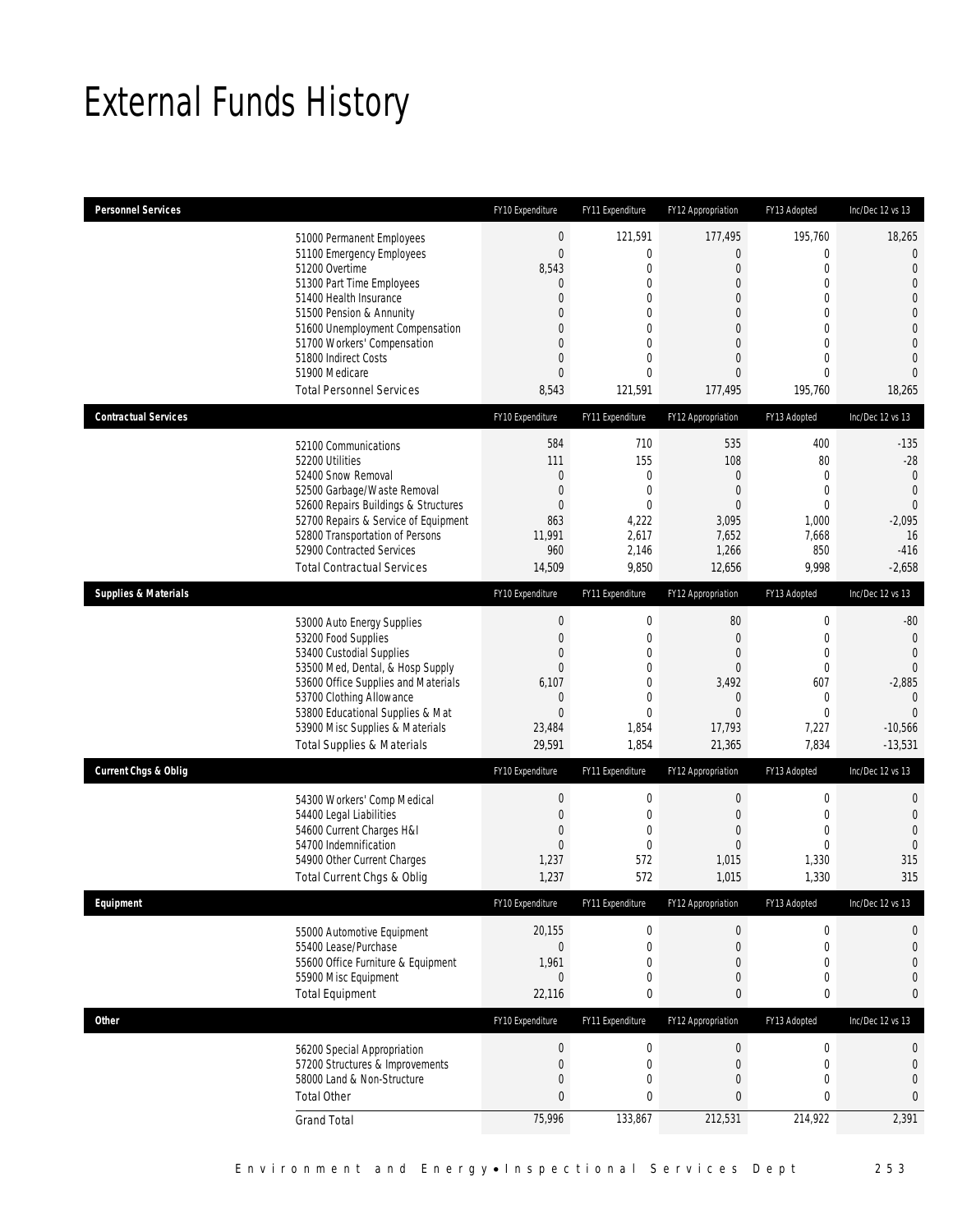## External Funds Personnel

| Title         | Union<br>Code | Position<br>Grade | FY13 Salary | Title                                       | Union<br>Grade<br>Code | Position  | FY13 Salary               |
|---------------|---------------|-------------------|-------------|---------------------------------------------|------------------------|-----------|---------------------------|
| Admin Analyst | AFF           | 1.00<br>14        | 36,217      | Code Enforcement Officer<br><b>Total</b>    | AFF<br>14A             | 1.00<br>2 | 37,667<br>73,884          |
|               |               |                   |             | <b>Adjustments</b><br>Differential Payments |                        |           | $\mathbf{0}$              |
|               |               |                   |             | Other<br>Chargebacks                        |                        |           | $\mathbf{0}$<br>121,876   |
|               |               |                   |             | Salary Savings<br><b>FY13 Total Request</b> |                        |           | $\overline{0}$<br>195,760 |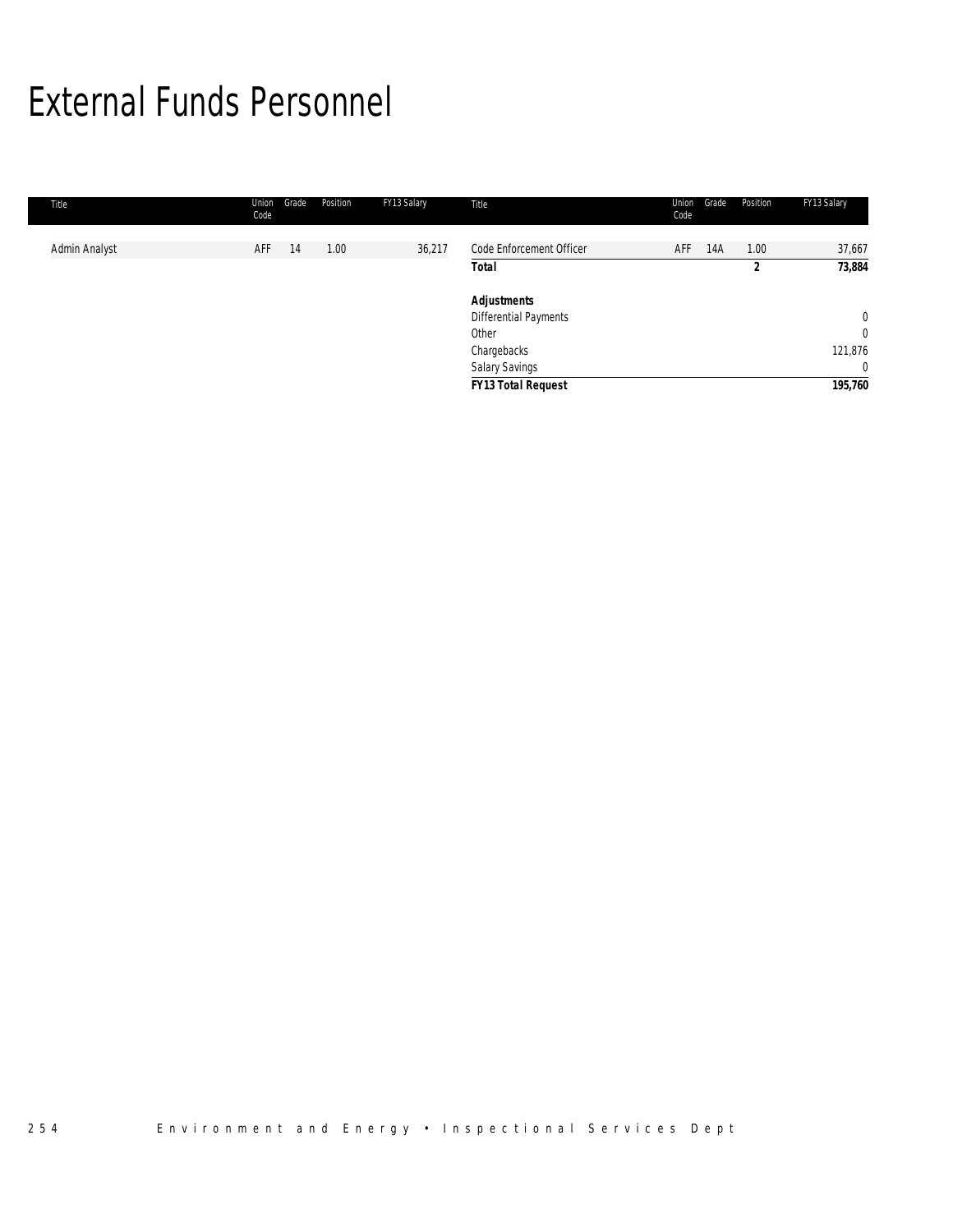## Program 1. Commissioner's Office

### *Bryan Glasscock, Acting Commissioner Organization: 260100*

### *Program Description*

The Commissioner's Office is responsible for overseeing daily Departmental Operations, including the development and implementation of an Automated Permitting and Inspection System (APIS). This system will provide for full online permitting and centralize the intake and scheduling of service requests and response to complaints. The permitting software solution will also be the framework for a permit management system involving all city agencies participating in the building permitting. This system will also enable ISD to share information among divisions by means of a centralized data management system. The Commissioner's Office coordinates all policy and planning functions, as well as focusing the Department's efforts to disseminate information in an understandable and timely manner. The Inspectional Services Department (ISD) is comprised of five regulatory divisions, namely, Building and Structures, Housing, Health, Environmental Services and Weights & Measures, whose aim is to protect and improve the quality of life for all City of Boston residents by effectively administering and enforcing regulations mandated by City and State governments.

| <b>Operating Budget</b> |                                     | Actual '10         | Actual '11         | Approp '12         | <b>Budget '13</b>  |
|-------------------------|-------------------------------------|--------------------|--------------------|--------------------|--------------------|
|                         | Personnel Services<br>Non Personnel | 599.250<br>280.443 | 409.710<br>215,583 | 379.644<br>275.353 | 365,687<br>300,675 |
|                         | Total                               | 879,693            | 625,293            | 654,997            | 666,362            |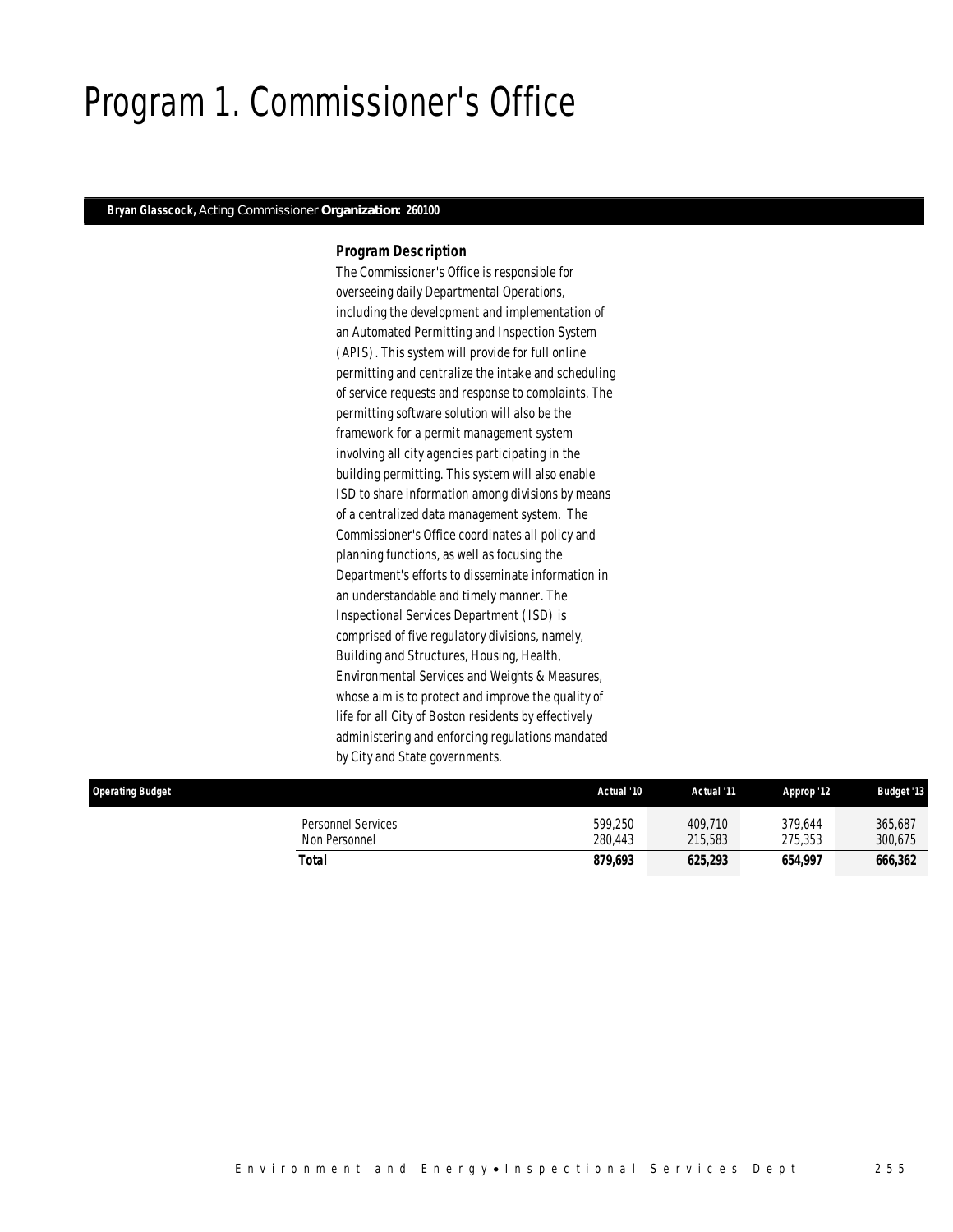## Program 2. Administration & Finance

### *Bryan Glasscock, Manager Organization: 260200*

### *Program Description*

The Administration and Finance program provides direction and supervision for Human Resources, Budget Management, Information Technology, and Legal Services. Human Resources directs the administration of all employee services, payroll, and labor relations. Budget provides fiscal oversight for the responsible management of the departmental non-personnel operating budget, in addition to asset/fleet management. Information Technology is responsible for maintaining the department's local area network, web page materials and Microsoft exchange server. Legal works with departmental field inspection divisions in enforcing State Building, Housing and Sanitary Codes, in addition to addressing distressed properties and processing property liens.

### *Program Strategies*

- To hear Zoning Board of Appeal cases in a timely manner.
- To improve responsiveness to constituent requests.

| <b>Performance Measures</b>                |                                                                                         | Actual '10<br>Actual '11 | Projected '12          | Target '13             |
|--------------------------------------------|-----------------------------------------------------------------------------------------|--------------------------|------------------------|------------------------|
|                                            | 100%<br>% constituent non-emergency requests<br>responded to within 2 business days     | 80%                      | 100%                   | 100%                   |
|                                            | % of ZBA Hearings scheduled between 60-90<br>days from receipt of completed application | 92%<br>87%               | 100%                   | 90%                    |
| received                                   | Total constituent non-emergency requests<br>6,748                                       | 5,859                    | 5,677                  | 7,000                  |
| <b>Operating Budget</b>                    |                                                                                         | Actual '10<br>Actual '11 | Approp '12             | <b>Budget '13</b>      |
|                                            |                                                                                         |                          |                        |                        |
| <b>Personnel Services</b><br>Non Personnel | 2.175.765<br>1,312,393                                                                  | 2.032.816<br>1,367,248   | 2.132.665<br>1,371,469 | 2,198,906<br>1,365,598 |
| <b>Total</b>                               | 3,488,158                                                                               | 3,400,064                | 3,504,134              | 3,564,504              |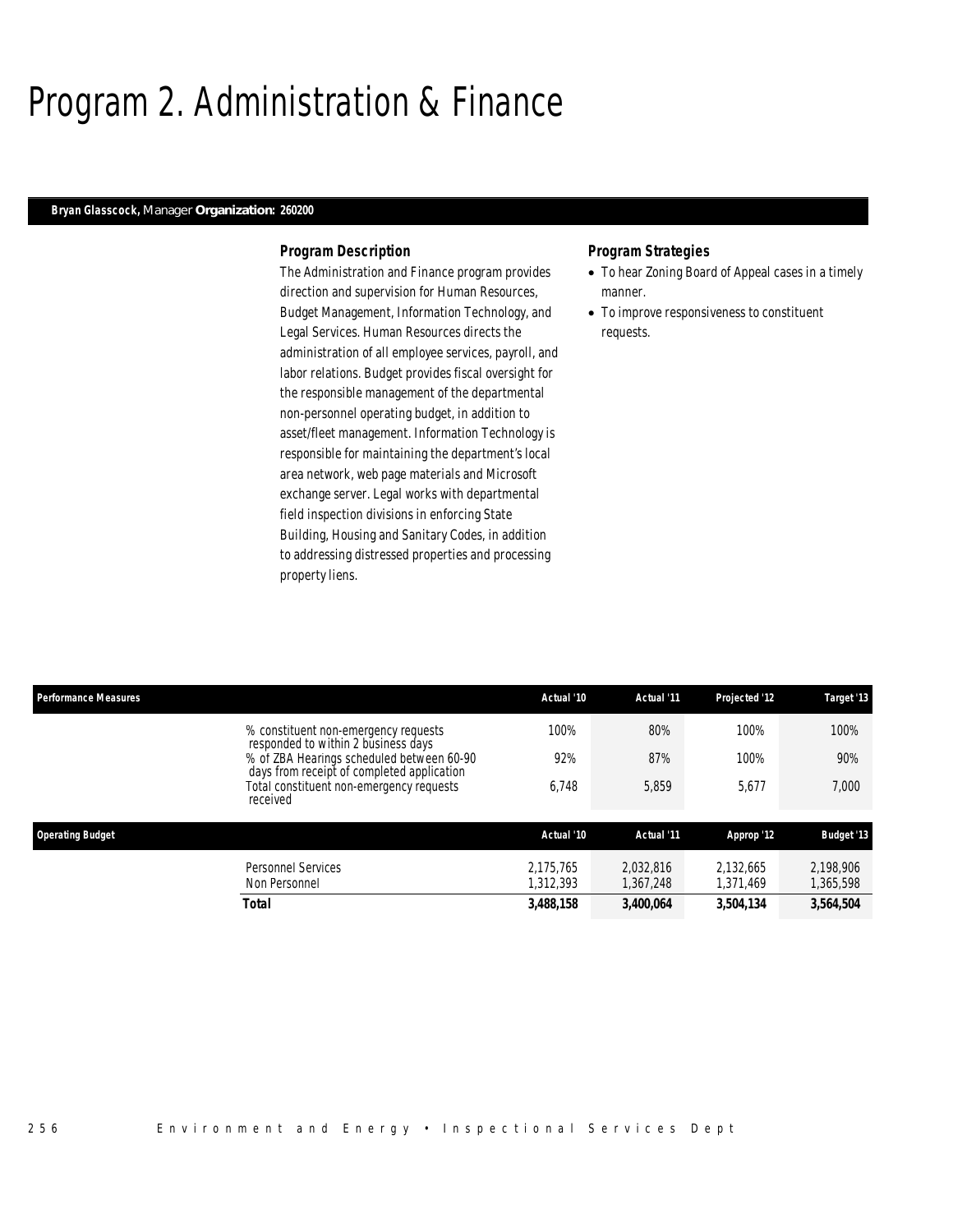## Program 3. Buildings & Structures

### *Gary P. Moccia, Manager Organization: 260300*

### *Program Description*

The Inspector of Buildings oversees all building permit application processing, plans and zoning reviews, field inspections, and the investigative and regulatory enforcement activities administered by the Department. The Buildings and Structures management staff is responsible for issuing building permits for repair and installation, certificates of occupancy, building licenses, and inspecting buildings for safety and compliance with the allowable uses and applicable laws and codes. The Plans and Zoning staff responds to all permit applications and reviews building plans for zoning compliance. Zoning Materials and Zoning Clinics are available at 1010 Massachusetts Avenue and neighborhood libraries to assist individuals and businesses. Building, Electrical and Mechanical inspectors inspect all construction or renovation work to ensure that proper safety standards are followed. Inspectors respond to all community complaints about non-permitted work and zoning violations, including the use of land and structures beyond the allowable use and occupancy.

## *Program Strategies*

- To ensure the safety of buildings by tracking their compliance with codes by means of scheduled inspections.
- To issue Certificates of Occupancy within 15 days of application.
- To process Buildings and Structures violations in an efficient manner.

| <b>Performance Measures</b> |                                                               | Actual '10           | Actual '11           | Projected '12        | Target '13           |
|-----------------------------|---------------------------------------------------------------|----------------------|----------------------|----------------------|----------------------|
|                             | % of final Certificates of Occupancy issued<br>within 15 days | 44%                  | 52%                  | 42%                  | 46%                  |
|                             | Building & Structures violations written                      | 1.826                | 1.259                | 1,437                | 1,600                |
|                             | Building, Electrical, and Mechanical inspections<br>performed | 39,064               | 54,273               | 55.987               | 50,000               |
|                             | Building, Electrical, and Mechanical permits<br>issued        | 32.416               | 36,301               | 27.057               | 35,000               |
|                             | Certificates of Occupancy issued within 15 days               | 596                  | 758                  | 634                  |                      |
|                             | Certificates of Occupancy requested                           | 1,353                | 1,440                | 1,517                |                      |
| <b>Operating Budget</b>     |                                                               | Actual '10           | Actual '11           | Approp '12           | <b>Budget '13</b>    |
|                             | <b>Personnel Services</b><br>Non Personnel                    | 4.677.506<br>286.018 | 4.749.813<br>292,378 | 4.890.225<br>266.632 | 4,955,381<br>465,806 |

*Total 4,963,524 5,042,191 5,156,857 5,421,187*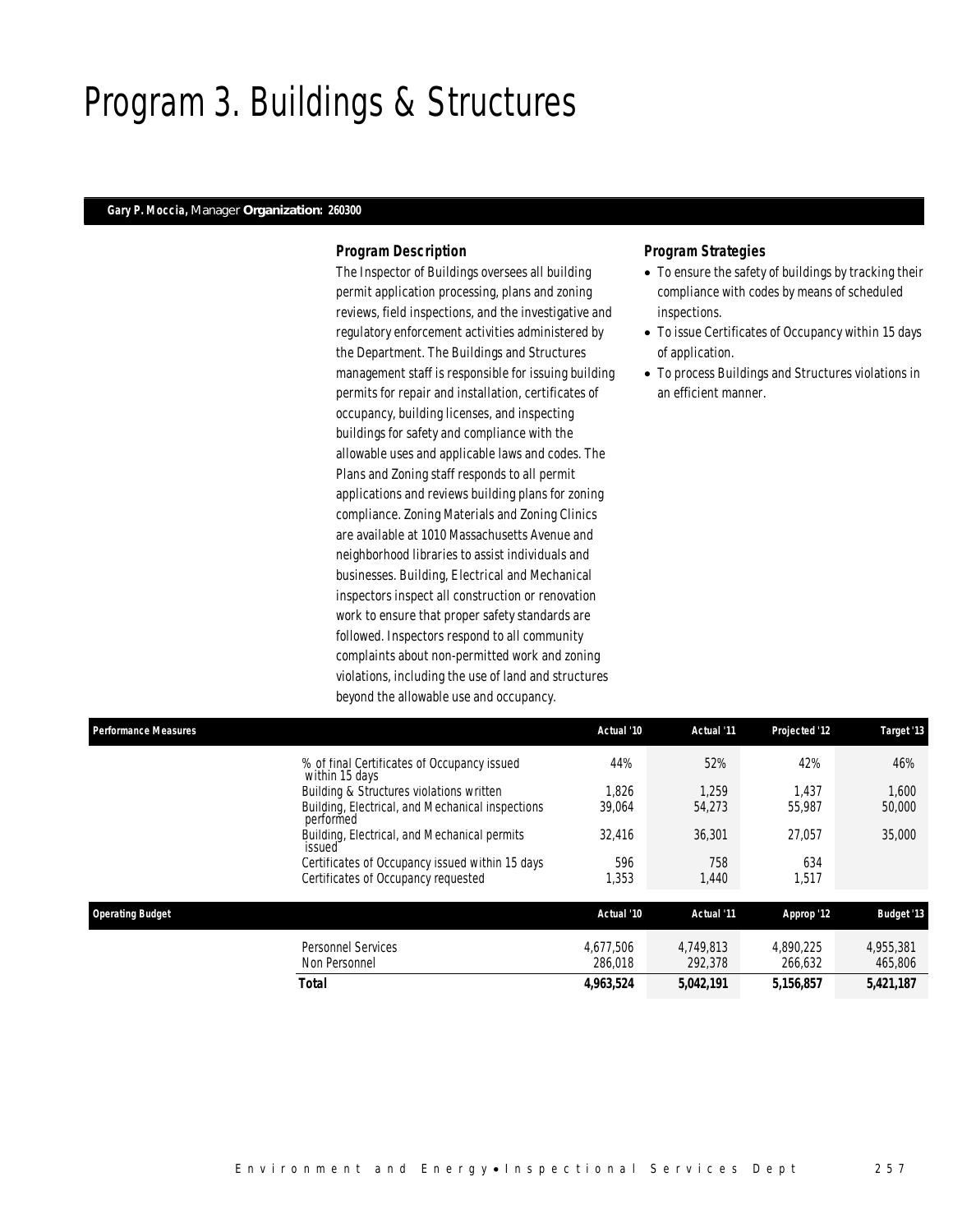## Program 4. Field Services

### *Bryam Glasscock, Manager Organization: 260400*

### *Program Description*

The Field Services program consists of four divisions: Health, Housing, Environmental Services and Weights & Measures. The Health Division's role is to protect the public health by permitting and inspecting food establishments, restaurants, caterers, health clubs, massage practitioners, and recreational camps. The Housing Division's role is to ensure the availability of clean, safe living conditions as required by the State Sanitary Code. The Environmental Services Division is responsible for the abatement and prevention of rodent infestation, the implementation of the City's site cleanliness ordinance, the boarding and securing of abandoned properties, and the coordination of the vacant lot maintenance program. The Code Enforcement Police, within the Environmental Services program, is responsible for preserving the cleanliness and environmental safety of the City. The Weights and Measures Division is charged with protecting consumers by ensuring accuracy in retail establishment pricing and proper readings on gas pumps, taxi meters, scales and fuel truck meters.

## *Program Strategies*

- To conduct compliance inspections annually for auto body and repair shops.
- To direct the cleaning of all vacant lots deemed to pose public health concerns.
- To ensure that tenants are provided with rental units that comply with building and sanitary codes.
- To inspect all food establishments; swimming pools, massage and bath facilities; recreational camps for children; and funeral home establishments, on a routine and complaint basis.
- To respond to cleanliness and environmental safety complaints within 48 hours.
- To respond to housing "no heat" complaints within 24 hours.

| <b>Performance Measures</b> |                                                                  | Actual '10 | Actual '11 | Projected '12 | Target '13        |
|-----------------------------|------------------------------------------------------------------|------------|------------|---------------|-------------------|
|                             | % of "no heat" complaints responded to within<br>24 hours        | 100%       | 100%       | 100%          | 100%              |
|                             | % of code enforcement complaints responded to<br>within 48 hours | 100%       | 100%       | 100%          | 100%              |
|                             | Auto body and repair shops inspected                             | 522        | 514        | 829           | 600               |
|                             | Code enforcement complaints received                             | 8,824      | 14,085     | 10,886        | 11,000            |
|                             | Code enforcement complaints responded to<br>within 48 hours      | 8,824      | 14,085     | 10,886        | 11,000            |
|                             | Code enforcement violations issued                               | 53,989     | 49,282     | 38,466        | 32,000            |
|                             | Housing "no heat" complaints                                     | 873        | 1.043      | 811           | 1,000             |
|                             | Rental inspection certificates issued by ISD                     | 1,249      | 1,352      | 1,807         | 1,500             |
|                             | Rental inspections                                               | 1,573      | 1,551      | 2,360         | 2,000             |
|                             | Total number of vacant lots reported                             | 191        | 129        | 209           | 100               |
|                             | Vacant lots cleaned by ISD                                       | 56         | 38         | 27            | 40                |
|                             | Vacant lots cleaned by owner                                     | 43         | 24         | 54            | 25                |
| <b>Operating Budget</b>     |                                                                  | Actual '10 | Actual '11 | Approp '12    | <b>Budget '13</b> |
|                             | <b>Personnel Services</b>                                        | 5,741,775  | 6,032,786  | 6,222,890     | 6,021,764         |
|                             | Non Personnel                                                    | 540,310    | 444,521    | 442,576       | 466,033           |
|                             | <b>Total</b>                                                     | 6,282,085  | 6,477,307  | 6,665,466     | 6,487,797         |